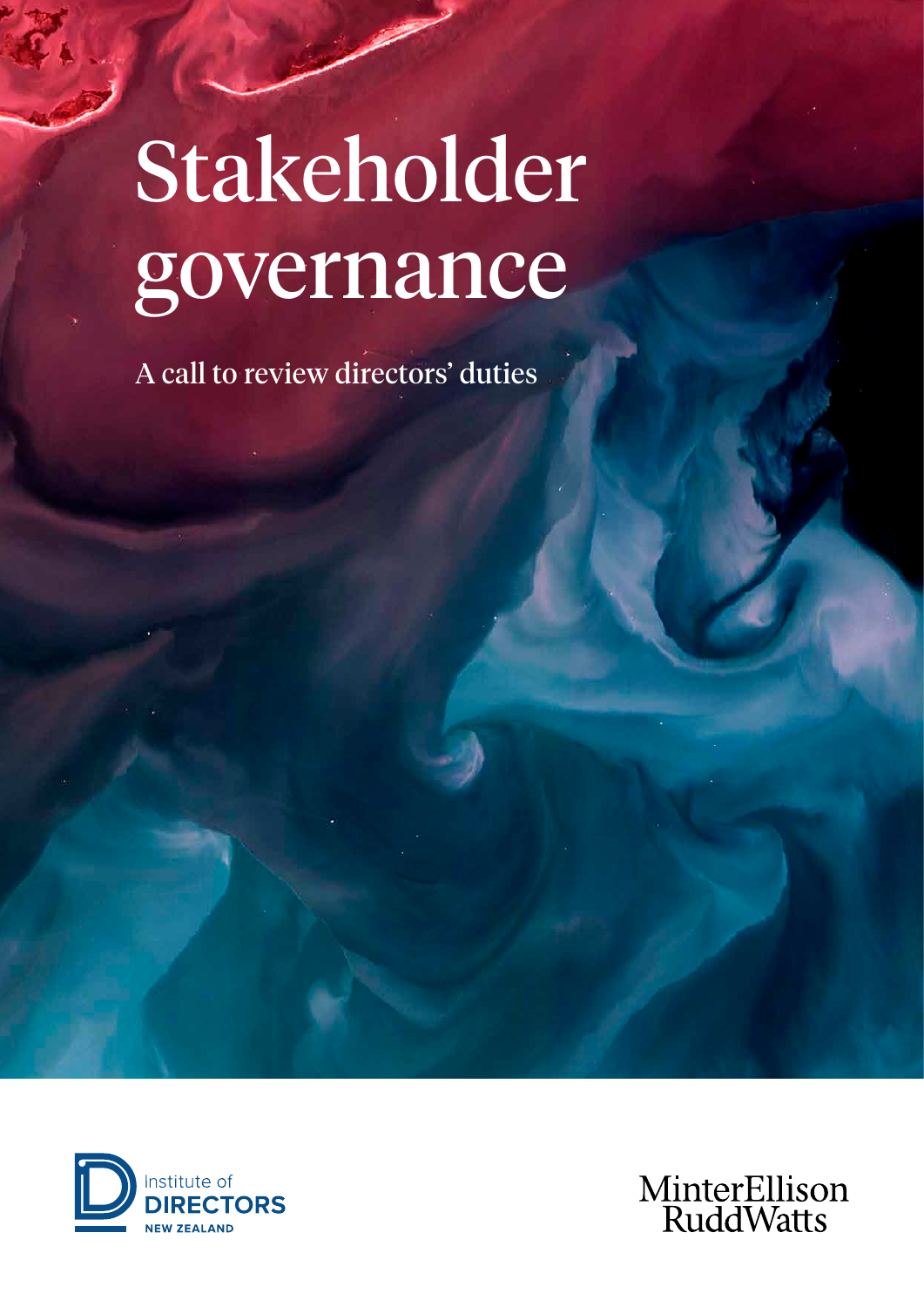ISBN 978-0-473-58586-0

Copyright 2021

Disclaimer: This resource should not be used or relied upon as a substitute for professional advice.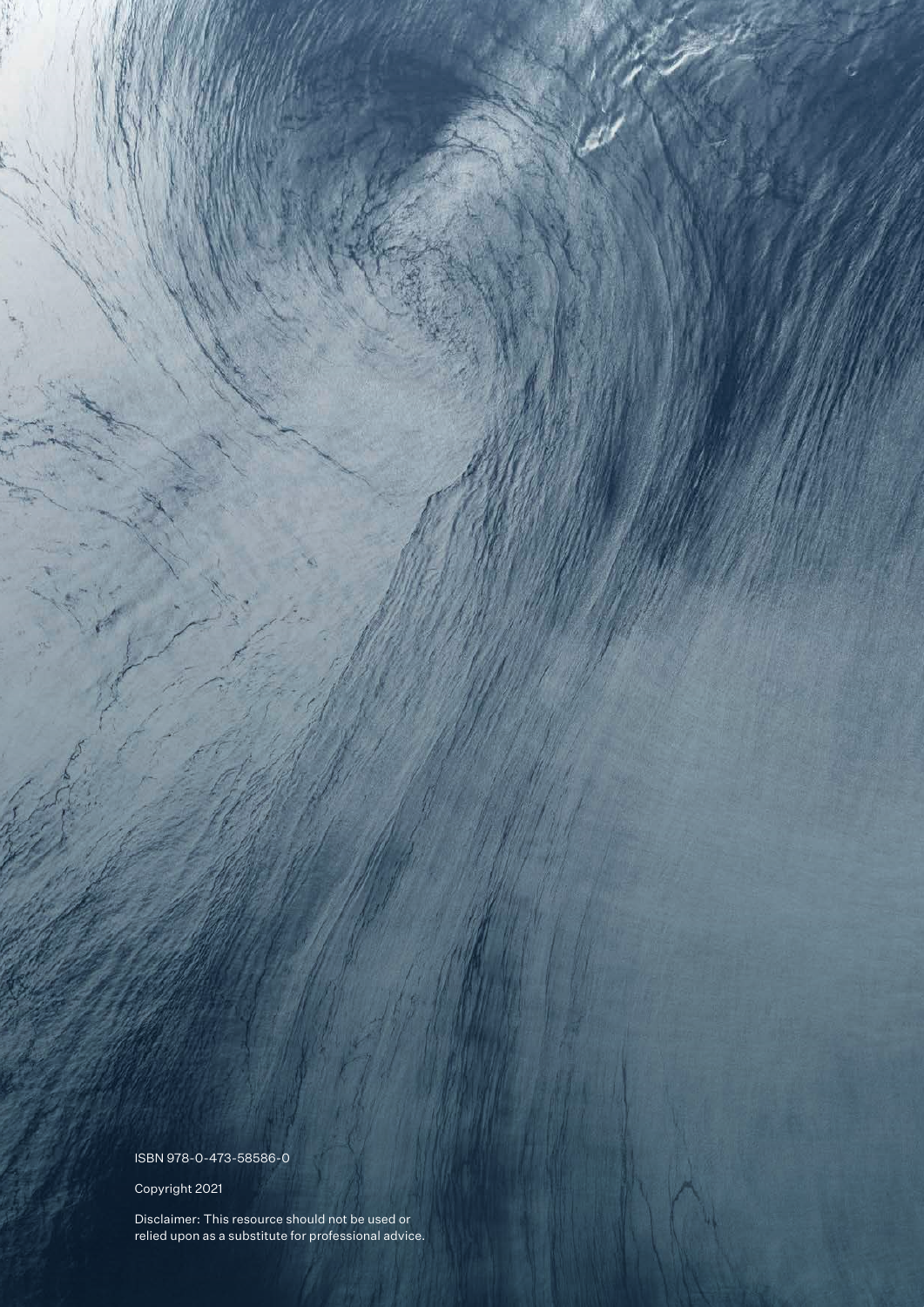# <span id="page-2-0"></span>Stakeholder governance

### A call to review directors' duties

### **Contents**

| 1.  | Foreword                                             | page $2 >$  |
|-----|------------------------------------------------------|-------------|
| 2.  | <b>Background</b>                                    | page $3 >$  |
| 3.  | The power of purpose                                 | page 4 >    |
| 4.  | The ascent of ESG and sustainable finance            | page 6 >    |
| 5.  | Towards a tipping point for corporate reporting      | page $8 >$  |
| 6.  | Global developments and trends                       | page $10 >$ |
| 7.  | <b>Developments in New Zealand</b>                   | page $12 >$ |
| 8.  | The New Zealand legal position $-$ a high level view | page $14 >$ |
| 9.  | <b>Engaging with stakeholders</b>                    | page 16 >   |
| 10. | Time to review directors' duties                     | page $17 >$ |
|     | <b>Endnotes</b>                                      | page $18 >$ |
|     | <b>Key resources</b>                                 | page 20 >   |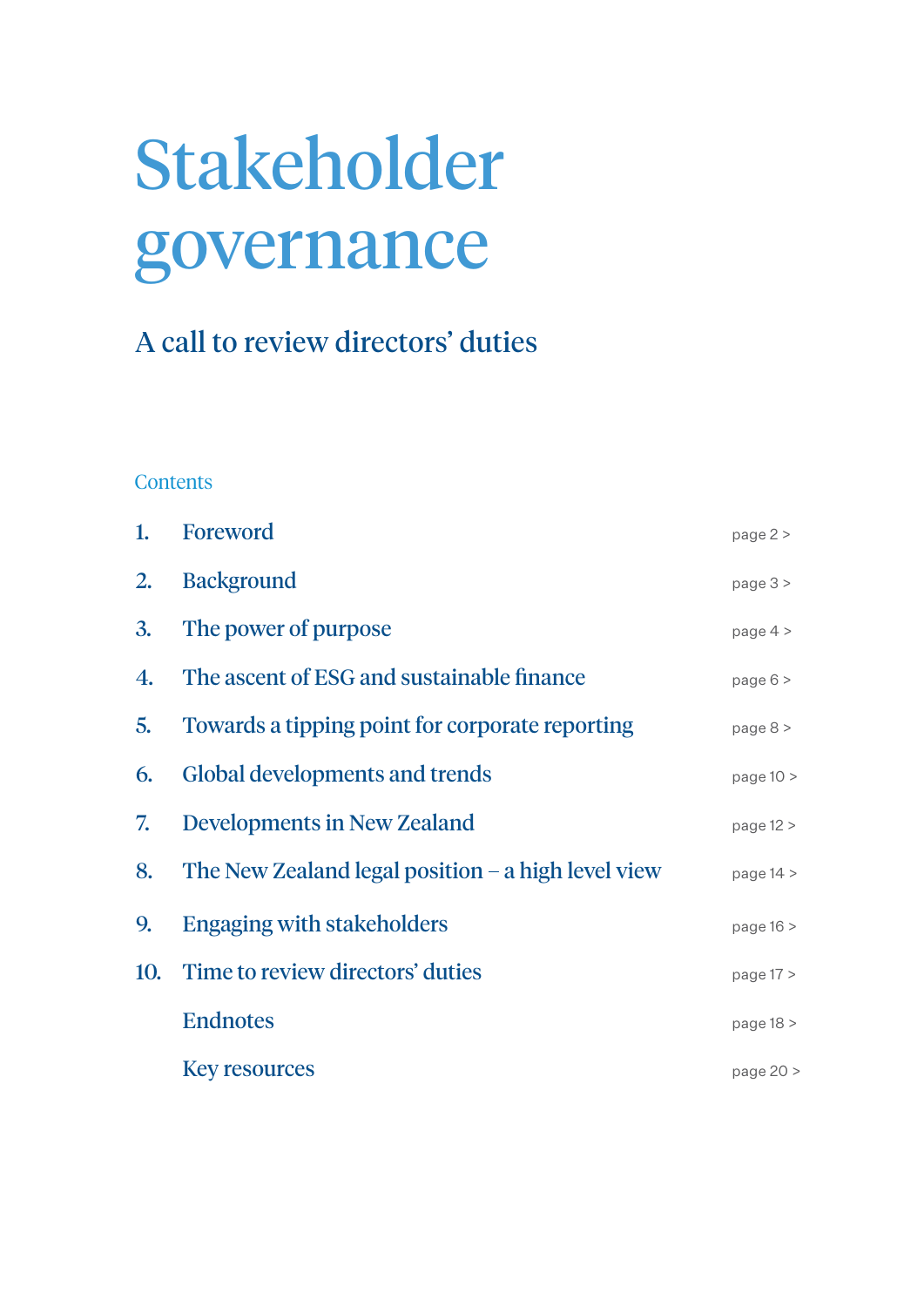## <span id="page-3-0"></span>1. Foreword

The world of business is experiencing a perfect storm – the pandemic, climate change and social inequality are all presenting business leaders with some of the most extreme economic and social dilemmas in generations.

The importance and need for robust corporate governance and leadership are critical to navigating the challenges ahead.

The current environment has accelerated the need for boards to question and re-examine:

- • *how* their organisations are operating and for *what* purpose; and
- • *who* they serve and *why.*

As stewards and kaitiaki of company value, boards are increasingly taking a more holistic view of how their companies create long-term value, and they are giving greater attention and recognition to stakeholder interests (including employees, customers, suppliers, communities and the environment).

Directors must act "in the best interests" of their company<sup>1</sup> but the challenge is defining exactly what this means. For example, is it the primary responsibility of the board to look after the interests of shareholders and maximise shareholders' profits, or should directors consider the interests of all stakeholders to discharge their duty of acting in the best interests of the company?

This question was tested recently when some of New Zealand's largest companies claimed significant wage subsidies from the Government, and later posted a profit for the year. Although such companies were entitled to receive the wage subsidy under the Government's criteria, many confronted public backlash and were faced with a dilemma of whether to pay back the wage subsidy. Those boards had to consider the best interests of their company in light of stakeholder reaction. This included potentially repaying the subsidy against prioritising shareholder returns.

### About this paper

Stakeholder governance is one of the top issues in global governance. This paper outlines the evolving corporate governance landscape in relation to stakeholders including:

- • significant developments and trends around the world and in New Zealand; and
- • relevant law in New Zealand and guidance for boards.

The paper concludes with a call for the Government to review the framework for directors' duties in the *Companies Act 1993*.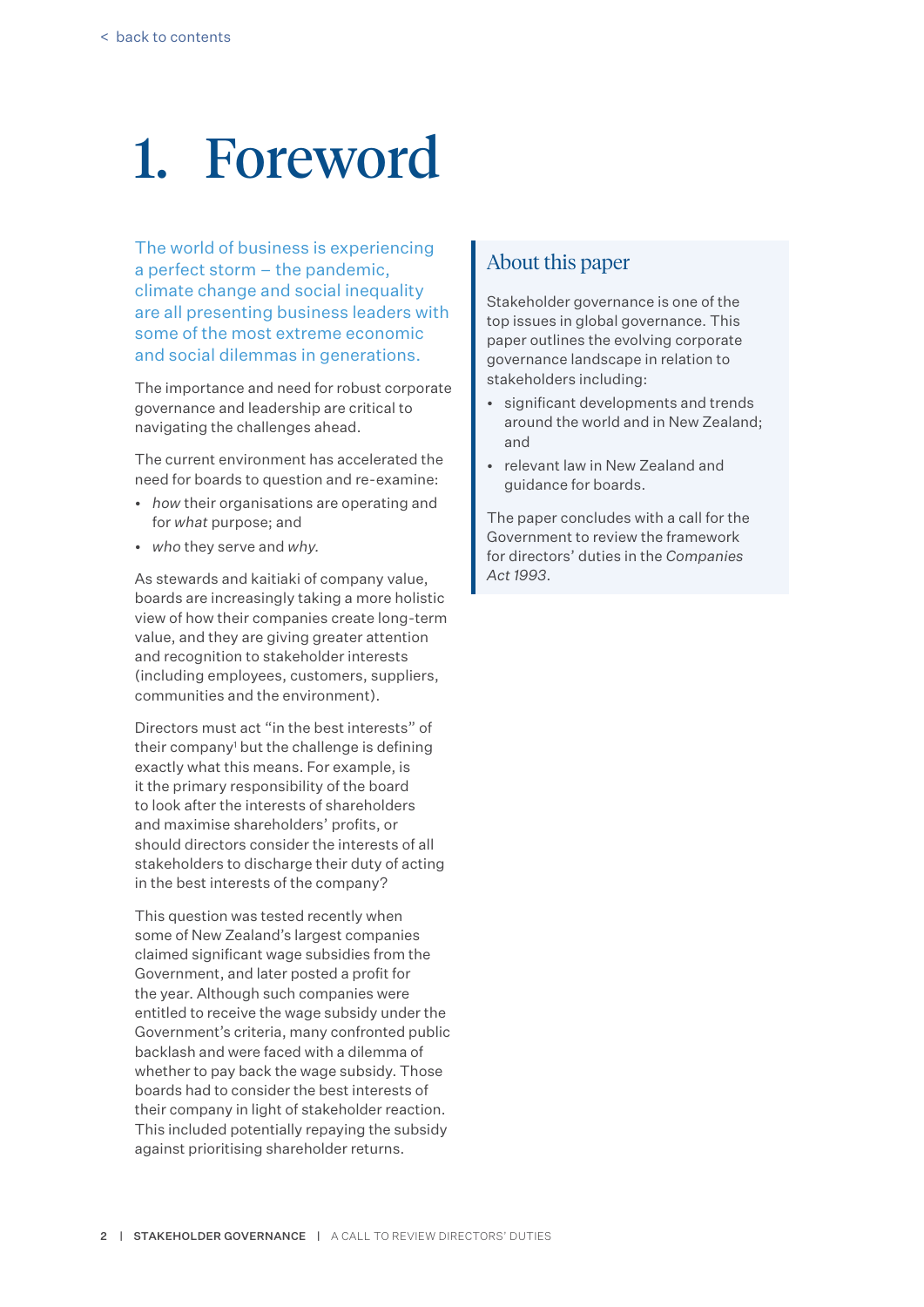# <span id="page-4-0"></span>2. Background

New Zealanders want to see economic growth but there is an increasing expectation that businesses also focus on overcoming social and environmental issues.2

Millennials and younger generations, for example, are demanding more and no longer want to work for, invest in or buy from businesses that lack values beyond maximising shareholder profits.3 Consumers are choosing to support businesses with products and services that have a positive (or at a minimum, not a negative) impact on the environment, people or society.4 A key finding in the *Edelman Trust Barometer 2020* was that 87% of people believed that businesses need to serve the interests of all stakeholders, not only shareholders.<sup>5</sup> One of the five key indicators of business trust in the *Edelman Trust Barometer 2021* is long-term thinking over short-term profits.<sup>6</sup> Being seen as a responsible corporate citizen is a valuable brand reputation and competitive advantage, particularly for New Zealand organisations who participate in the global economy.

In Larry Fink's 2021 *Letter to CEOs* he warned that companies who ignore stakeholders do so at their own peril.7 The more an organisation is able to demonstrate its purpose in delivering value to stakeholders, the better able it is to compete and deliver long-term, durable profits to shareholders.<sup>8</sup>

There are competing theories about which interests boards should take into account, or take priority, when governing a company.

The theory of "shareholder primacy" or "shareholder capitalism"9 was popularised in the 1930s by Adolf Berle who argued that boards should not be responsible to anyone other than shareholders. In part, the argument is premised on the idea that shareholders bear the most risk by investing capital and therefore are entitled to expect a reasonable return on their investment. The theory was also central to Milton Friedman's famous New York Times essay in 1970 about the

responsibility of business where he stated that "there is one and only one social responsibility of business—to use its resources and engage in activities designed to increase its profits so long as it stays within the rules of the game."10

It is generally, although not universally, accepted that New Zealand company law is based on, and designed to reflect, the concept of shareholder primacy, which would dictate that acting in the best interests of the company means acting in the best interests of shareholders.

However, in New Zealand, as in most jurisdictions with developed corporate governance regimes, debate is rising over the alleged incompatibility of the shareholder primacy theory with "stakeholder capitalism" or "stakeholderism." Stakeholderism is premised on the idea that a company serves not only its shareholders, but all its stakeholders – employees, customers, suppliers, local communities, the environment, and society.

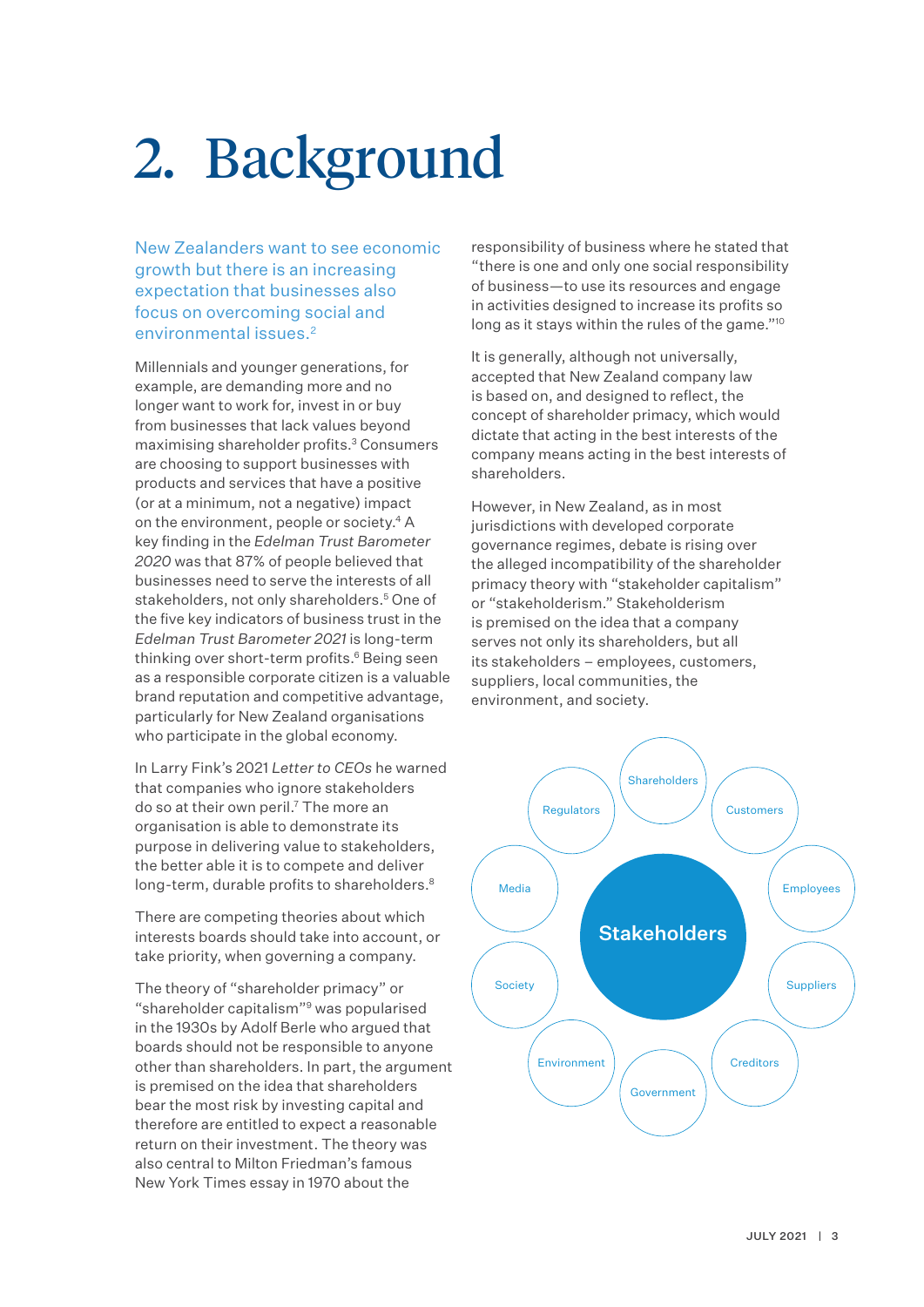# <span id="page-5-0"></span>3. The power of purpose

Defining the company's purpose (and values) is a critical component of determining a company's strategy. It specifies the company's fundamental reason for being beyond making a profit. It helps achieve objectives broader than shareholder returns and is a key driver of success.

Corporate purpose should:

- • articulate why an organisation exists and the issues it seeks to focus on; and
- • create value for both shareholders and stakeholders.

The purpose should drive what the business does and be integrated in the company's strategy. It should not try to be all things to all people, but rather focus on what the company can bring to the table for its stakeholders.<sup>11</sup>

Formulating a corporate purpose requires ownership by the board, and input from management, staff and other key stakeholders. It also needs to be accepted and supported by shareholders.<sup>12</sup>

An effective purpose should reflect the overall outcome for the business and should:

- be concise:
- be aspirational (but achievable);
- • give the reason for the company's existence; and
- • be easily remembered by staff.

It is important that boards provide clear direction to management to ensure the business is operating in a manner that is consistent with its purpose. Directors and management should be actively testing and considering "how does this align with the company's purpose?"

Many companies are embedding their purpose into their wider corporate governance frameworks, for example, including the purpose in:

- the company's constitution;
- • director appointment letters;
- induction materials and training for directors that incorporates an understanding of stakeholders and the corporate purpose and the impact of the inclusion of a corporate purpose in the company's constitution;
- • board charters, for example, including a description of the purpose and impact on decision-making, and perhaps in respect of any nomination and remuneration committee including a requirement that:
	- when directors are appointed to the board, or new directors are sought, demonstrated alignment with the purpose and representation of stakeholder interests is part of the matrix of skills sought; and
	- director and board performance assessments include evaluation of alignment/adherence to the purpose.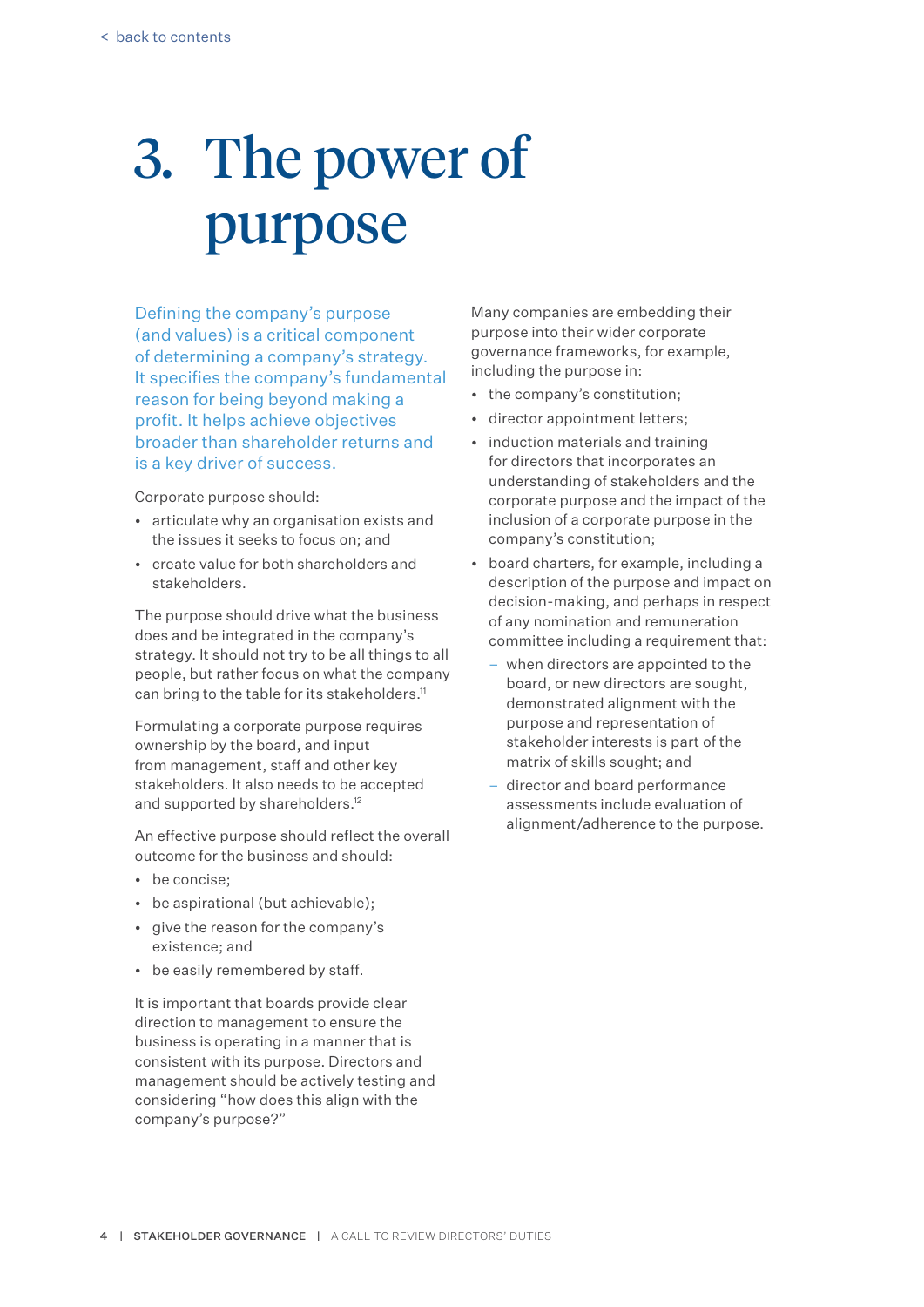### B Corporations

*Governing for Purpose and Stakeholders in Aotearoa New Zealand*, by B Lab Australia and New Zealand provides an overview of "B Corporations":13

"B Corporations (B Corps) are businesses that balance purpose and profit, and hold themselves publicly accountable for considering the impact of their decisions on their workers, customers, suppliers, community and the environment. A business can 'certify' when it demonstrates it meets a rigorous set of governance and management requirements, which are administered by the not-for-profit B Lab.

Originally conceived in the United States, where a share price can benefit at the cost of everything else, the B stands for 'benefit'. B Corps represent the idea that a business should be legally able to exist for the purpose of creating benefits for stakeholders other than shareholders.

Today, there are close to 4000 B Corps in more than 70 countries including in North America, the United Kingdom, Europe, China, Australia, Latin America and New Zealand."

### *B Corps in New Zealand and Australia*<sup>14</sup>

- • New Zealand had one B Corp in 2014, 22 in 2019 and now has 42
- • One in every 10 B Corps globally are based in New Zealand and Australia
- • More than 90% of New Zealand and Australian B Corps have practices and policies in place that support diversity, equity and inclusion
- • More than 80% of B Corps in New Zealand and Australia share the benefits of business growth and help to create financial security in their workforces through a high to low pay ratio of 1-5 times
- • 92% of B Corps are active in addressing social and environmental issues, through providing resources, participating in research, standards setting or forums

### Global initiatives on corporate purpose

A number of recent high-profile initiatives have promoted the importance of purpose as companies continue to adapt to changing shareholder and stakeholder expectations, including:

- • the US Business Roundtable *Statement on the Purpose of a Corporation* (2019);
- • the British Academy's paper *Principles of a Purposeful Business* (2019);
- • the new Davos Manifesto, *Universal Purpose of a Company in the Fourth Industrial Revolution* (2020);
- **Enacting Purpose Initiative's paper** *Enacting Purpose within the Modern Corporation: A Framework for Boards of Directors* (2020); and
- University of Cambridge Institute for Sustainability Leadership, *Leading with a sustainable purpose: Leaders' insights for the Development, alignment and integration of a sustainable corporate purpose* (2020).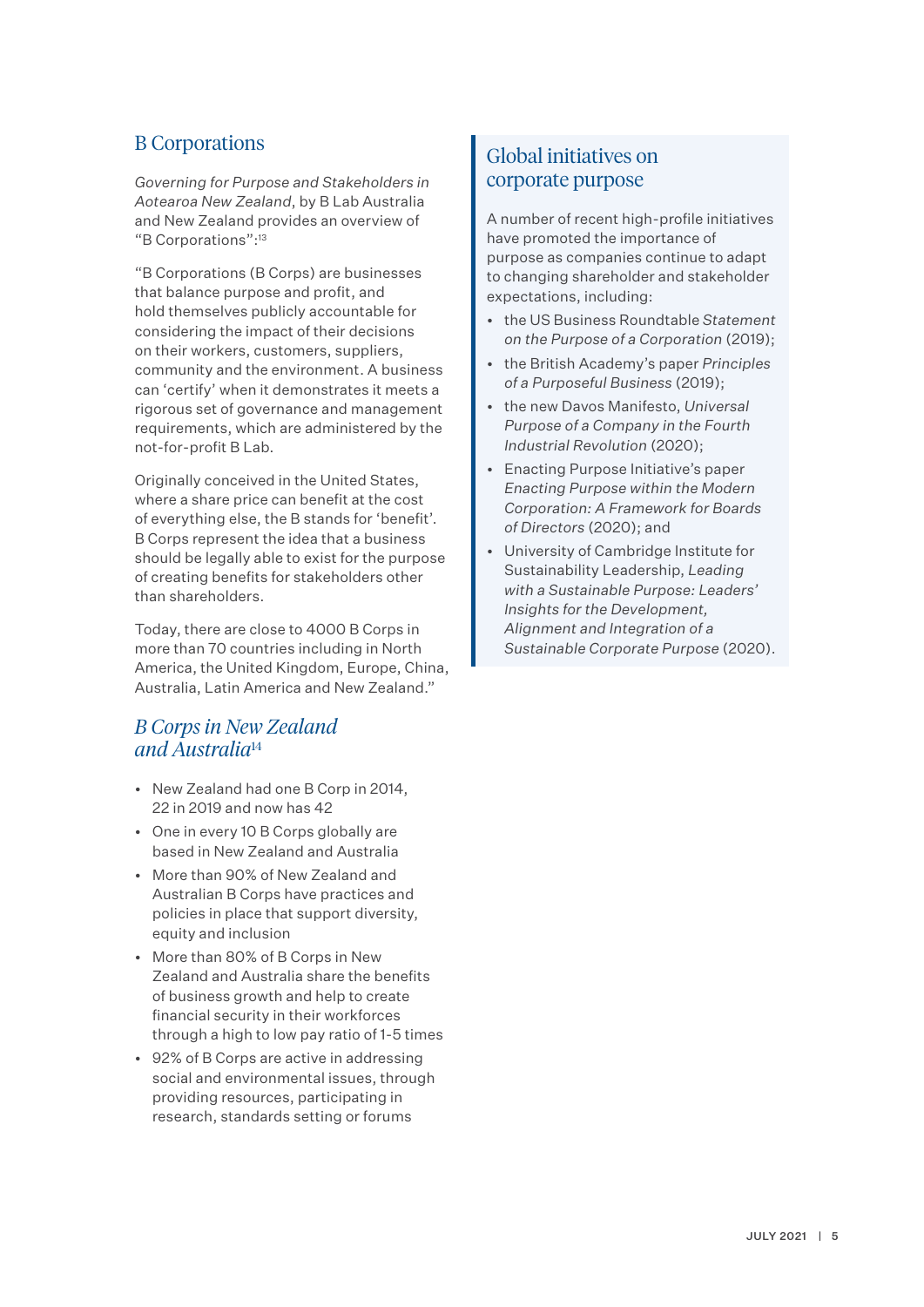### <span id="page-7-0"></span>4. The ascent of ESG and sustainable finance

Boards are giving increasing emphasis to environmental, social and governance (ESG) matters and their relationship to long term performance and value creation.

Underpinning this is understanding and responding to the evolving expectations of investors, consumers, staff, and other stakeholders. Some examples of ESG matters include:

| <b>Environment</b>                     | <b>Social</b>                        | Governance                         |
|----------------------------------------|--------------------------------------|------------------------------------|
| Climate change and<br>carbon footprint | Human rights and<br>modern slavery   | Board composition<br>and diversity |
| Environmental protection               | Employment standards                 | Leadership                         |
| Biodiversity                           | Health and safety                    | Remuneration                       |
| Pollution and resource<br>depletion    | Fair trade                           | Shareholder rights                 |
| Water use                              | Harassment/discrimination            | Ethics                             |
| Waste management                       | People management                    | Whistleblowing                     |
| Energy                                 | Diversity, inclusion<br>and equality | Disclosure and transparency        |
| Sustainable procurement                | Supply chain management              | Risk management                    |
|                                        | Privacy and ethics                   | Anti-bribery and corruption        |
|                                        | Consumer responsibility              | Stakeholder engagement             |

Financial systems around the world are also being radically overhauled "to contribute to, rather than hinder, the transition to a low emissions, resilient, resource efficient, just and inclusive economy."15 The *Roadmap for Action Final Report* (2020) by the Aotearoa Circle's Sustainable Finance Forum sets out

how the financial system in New Zealand should be redesigned to meet sustainability challenges and opportunities now and in the future. The report explores the purpose, roles, and responsibilities of business and finance in society and sets out potential pathways for achieving a sustainable system.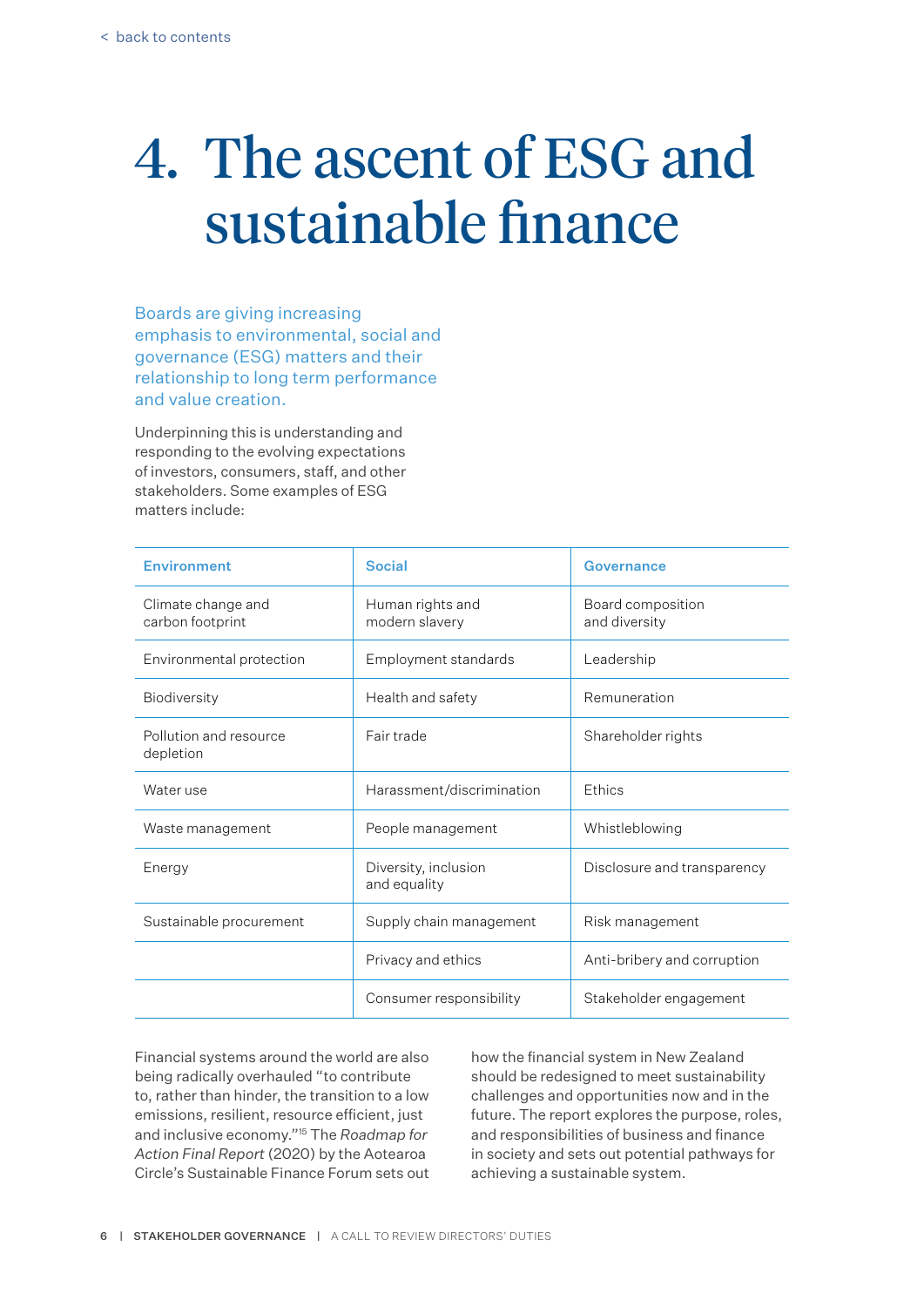### Sustainable finance

*Sustainable Finance – A Means to Incentivise Good Outcomes* outlines key issues and trends in sustainable finance in New Zealand:<sup>16</sup>

"Sustainable finance has grown in popularity in recent years, driven by societal change, banks focusing on their licence to operate and increasing regulatory pressure.

"Although New Zealand has lagged behind other markets, it too has seen rapid growth in recent years which shows no signs of slowing. As New Zealand looks to the future to meet its emission reduction goals and as a number of entities look ahead to address climate risks and meet climate reporting requirements, it is expected that sustainable finance will play an increasingly important role in supporting these objectives and in promoting environmental, social and governance outcomes…"

"The sustainable finance market sees no signs of slowing, with the global sustainable debt issuance in 2020 increasing by 29% from 2019's total."

Further increased demand is expected for these products from corporates as they seek to achieve their sustainability goals and demonstrate their ESG credentials in response to increased customer, social and regulatory scrutiny. The benefits of sustainable finance are recognised by the *International Platform on Sustainable Finance Annual Report*, October 2020 which notes the following:

 "We believe that financial institutions, which are placing sustainability at the centre of their decision-making and promoting innovation to solve environmental challenges, will contribute to the common good while increasing their competitiveness."

### Māori values and balancing multiple bottom lines

The New Zealand Productivity Commission's report *He Manukura: Insights from Māori Frontier Firms* (2021) highlights that Māori firms often incorporate Māori values, principles and concepts into their operating framework and these "values translate into an intergenerational view, which in turn is reflected in long-term business strategies and approaches."17 Kaitiakitanga (guardianship), rangatiratanga (leadership, ownership), manaakitanga (hospitality), and whanaungatanga (relationship/kinship) were some of the values, principles and concepts identified as relevant and beneficial to Māori businesses.18 Multiple bottom-line perspectives balancing social, cultural, commercial, spiritual, political and environmental needs are also common in a Māori context<sup>19</sup> This operating framework – which includes a focus on the long-term, sustainability and intergenerational wealth and wellbeing can provide a competitive edge for New Zealand business on a global stage.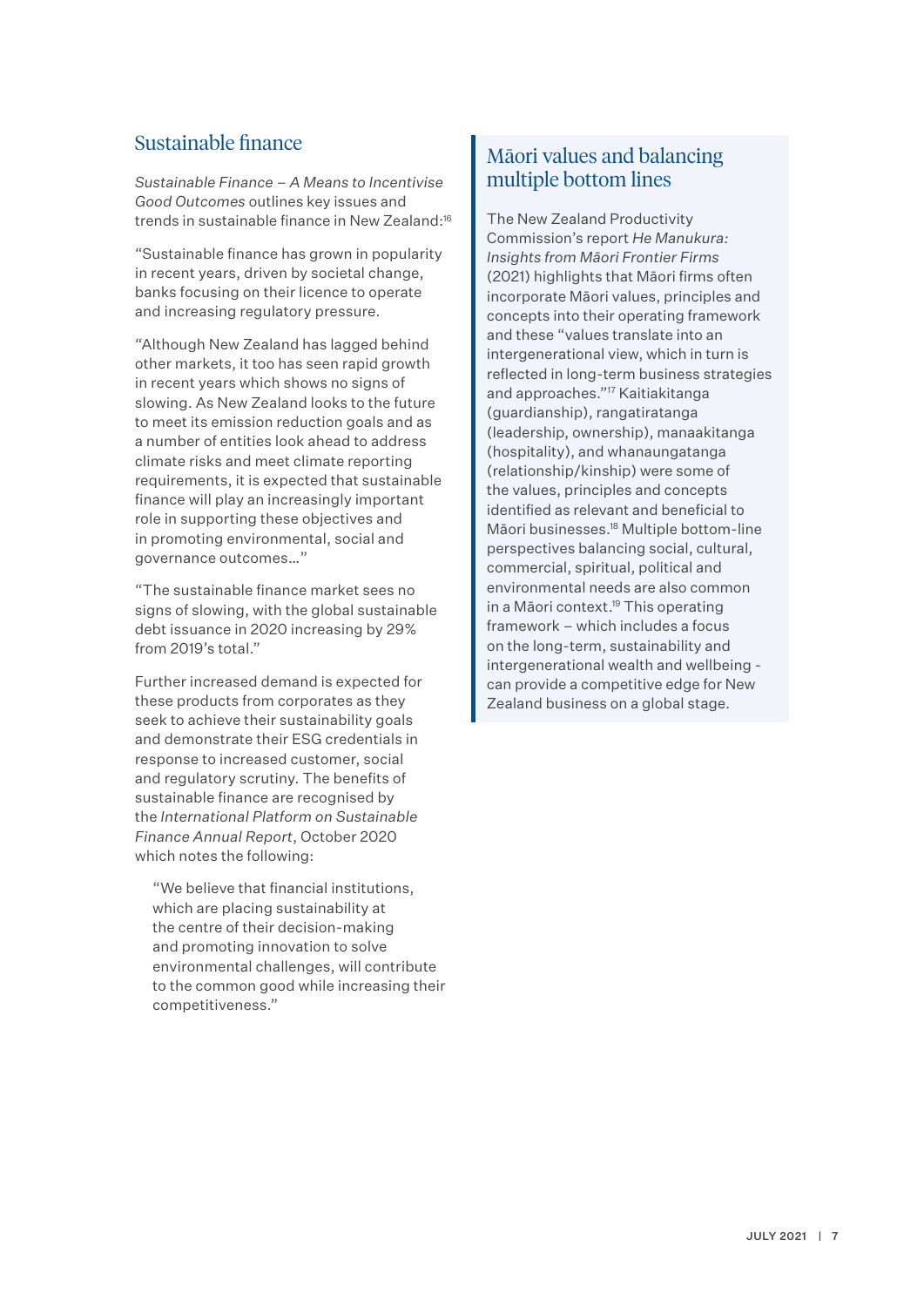### <span id="page-9-0"></span>5. Towards a tipping point for corporate reporting

The world of corporate reporting is undergoing significant change particularly in relation to extended external reporting (EER).

EER refers to broader forms of reporting beyond the usual types of information presented in an entity's financial statements. The New Zealand External Reporting Board (XRB) describes this as reporting information on an entity's:

- • purpose and business model
- • governance
- • material risks and opportunities
- • prospects (including forward-looking financial information)
- • strategies
- • economic, environmental, social and cultural impacts.

EER is an evolving field and has developed to meet increasing expectations from investors and other stakeholders to tell a more holistic story (eg beyond financials) on performance, value, risk and impact including on ESG matters.

Reporting has generally been voluntary and organisations have adopted a framework or form to suit their business, including to meet investor and stakeholder expectations. Frameworks, forms and standards relating to EER include:

- • non-financial reporting and standards, eg on service performance
- • ESG reporting, eg under NZX guidance
- • reporting on corporate social responsibility
- Integrated Reporting (developed by the International Integrated Reporting Council (IIRC))
- • the Global Reporting Initiative (GRI)
- • CDP a global disclosure system on environmental impacts
- • Climate Disclosure Standards Board (CDSB)
- • Sustainability Accounting Standards Board (SASB)
- • the Task Force on Climate-related Financial Disclosures (TCFD) framework
- • the World Economic Forum's report *Measuring Stakeholder Capitalism: Towards Common Metrics and Consistent Reporting of Sustainable Value Creation* (2020)
- • other sustainability reporting, eg on the UN Sustainable Development Goals (SDGs).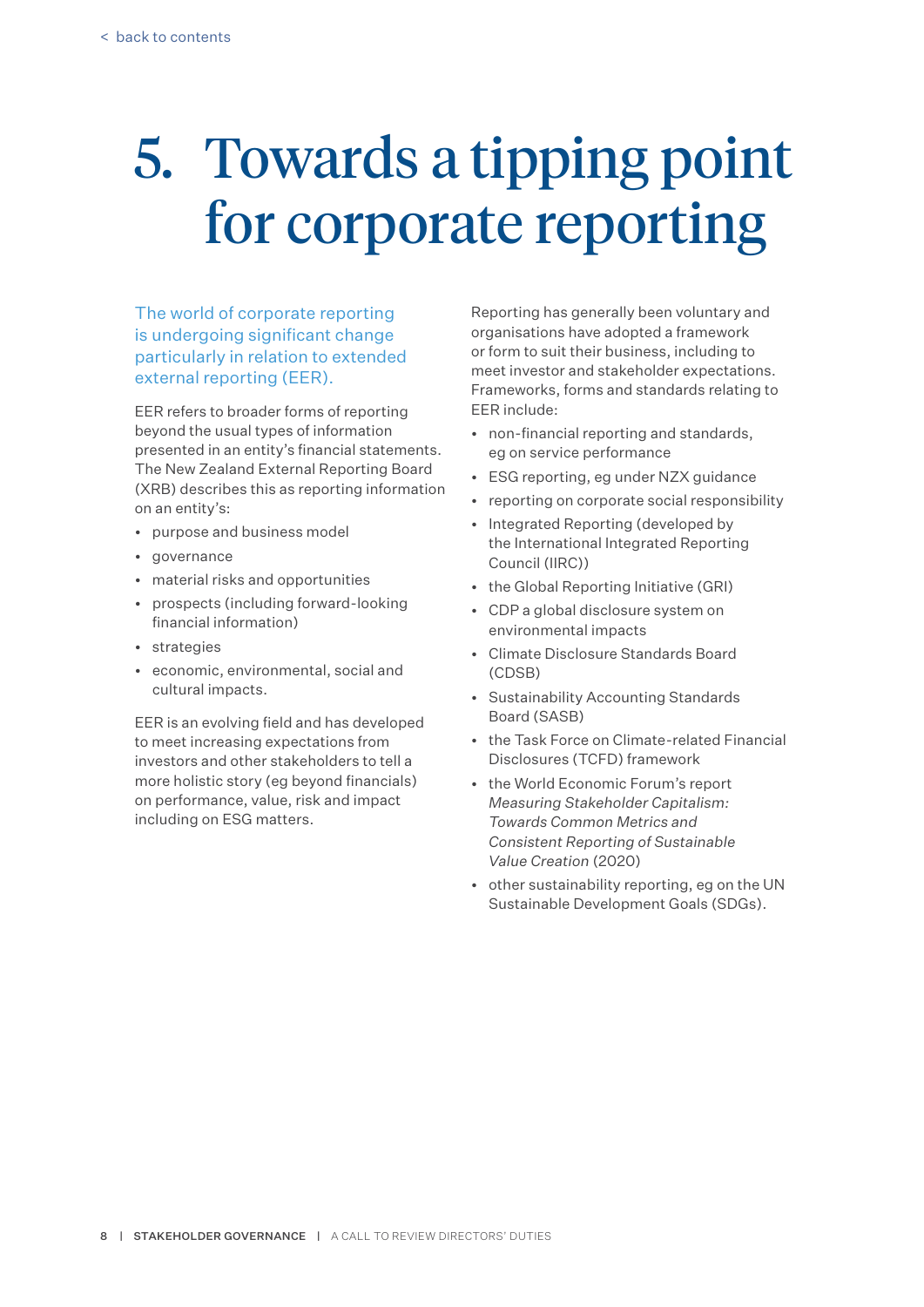

The number of frameworks and forms of reporting have created a complex reporting environment but moves to simplify the system are gaining momentum. In September 2020, five global organisations, CDP, CDSB, GRI, IIRC and SASB, issued a *Statement of Intent to Work Together Towards Comprehensive Corporate Reporting*, aiming to achieve global comparability and reduce complexity.

Since then, the IIRC and the SASB have merged to form the Value Reporting Foundation. The IFRS Foundation is also creating a new International Sustainability Standards Board to set IFRS sustainability standards.

Support for climate-related mandatory reporting is building, including with the backing of the G7 countries in June 2021.

New Zealand is leading the way with the *Financial Sector (Climate-related Disclosures and Other Matters) Amendment Bill*, which proposes that the following entities will be subject to mandatory reporting (on a "comply or explain" basis):

- • all equity and debt issuers listed on the NZX
- • all registered banks, credit unions and building societies with total assets of more than \$1 billion
- • all managers of registered investment schemes with greater than \$1 billion in total assets under management
- • all licensed insurers with greater than \$1 billion in total assets under management or annual premium income greater than \$250 million.

The new reporting regime will be based against standards issued by the XRB and developed in line with the global TCFD framework.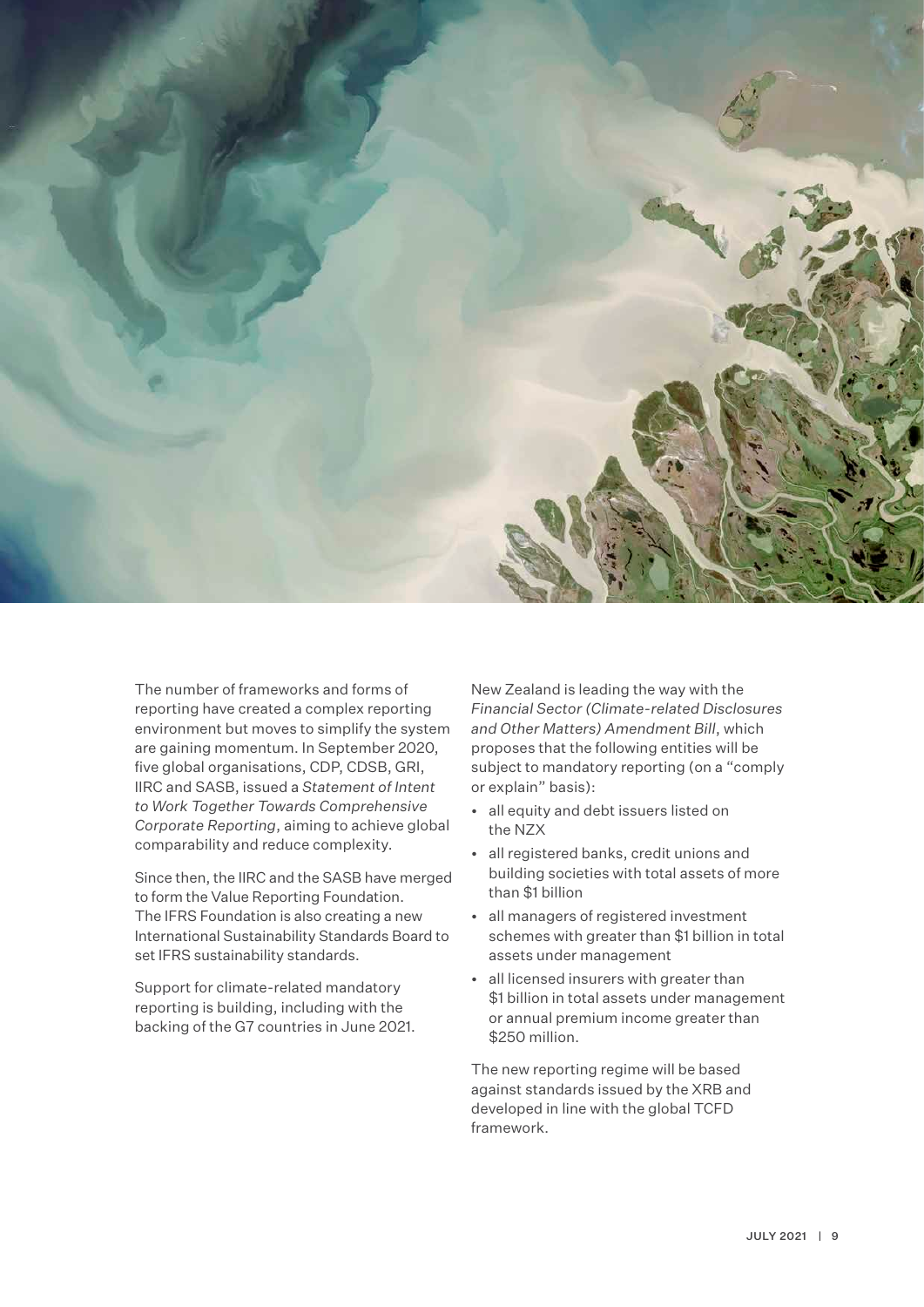### <span id="page-11-0"></span>6. Global developments and trends

Attention on stakeholders and their interests are driving governance developments in many jurisdictions and this trend is gaining increasing momentum.

Key global developments include:

### The World Economic Forum

The forum (which is an independent international organisation committed to improving the state of the world by engaging business, political, academic and other leaders of society to shape global, regional and industry agendas) has been prominent in driving change. See for example:

- • *The Davos Manifesto 2020: The Universal Purpose of a Company in the Fourth Industrial Revolution* which is centred around stakeholders and provides that "the purpose of a company is to engage all its stakeholders in shared and sustained value creation;"20
- • *The future of the corporation moving from balance sheet to value sheet* (2021) which puts forward recommendations for companies to achieve effective stakeholder governance; and
- • *Measuring Stakeholder Capitalism: Towards Common Metrics and Consistent Reporting of Sustainable Value Creation* and *Integrated Corporate Governance: A Practical Guide to Stakeholder Capitalism for Boards of Directors.*

### European Union

- • Some jurisdictions in the EU already utilise a stakeholder approach to corporate governance (eg Germany and France).
- In 2020, the European Commission established the *Sustainable Corporate Governance initiative* to improve the EU

regulatory framework on company law and corporate governance.<sup>21</sup> The aim of this is also to enable companies to focus on long-term sustainable value creation rather than short-term benefits and to align the interests of companies, their shareholders, managers, stakeholders and society. A number of leaders in business, finance, and academia have come out in support of the initiative in a public statement.22

• However, other prominent European organisations, including the European Confederation of Directors Associations (which consists of 22 national director institutes) in a joint letter strongly opposed some key aspects of the initiative.<sup>23</sup> A key concern of the organisations is that new "legal requirements would place obligations on companies to reconcile conflicting interests, and any liability attached to such a requirement would lead to legal uncertainty and the risk of paralysing the functioning of the board and management."24 Instead, they support maintaining principles for corporate governance in the existing format of codes.

### United Kingdom

- • A key director duty in the UK *Companies Act 2006* is the duty to promote the success of the company for the benefit of its members as a whole and this includes reference to specific stakeholders.25
- • UK companies can have purposes in their constitutions beyond promoting the success of the company for the benefit of members. Where this is the case, the *Companies Act 2006* essentially provides that directors are legally committed to achieving those purposes.26
- • Some UK companies must also report on how they have had regard to stakeholders.<sup>27</sup>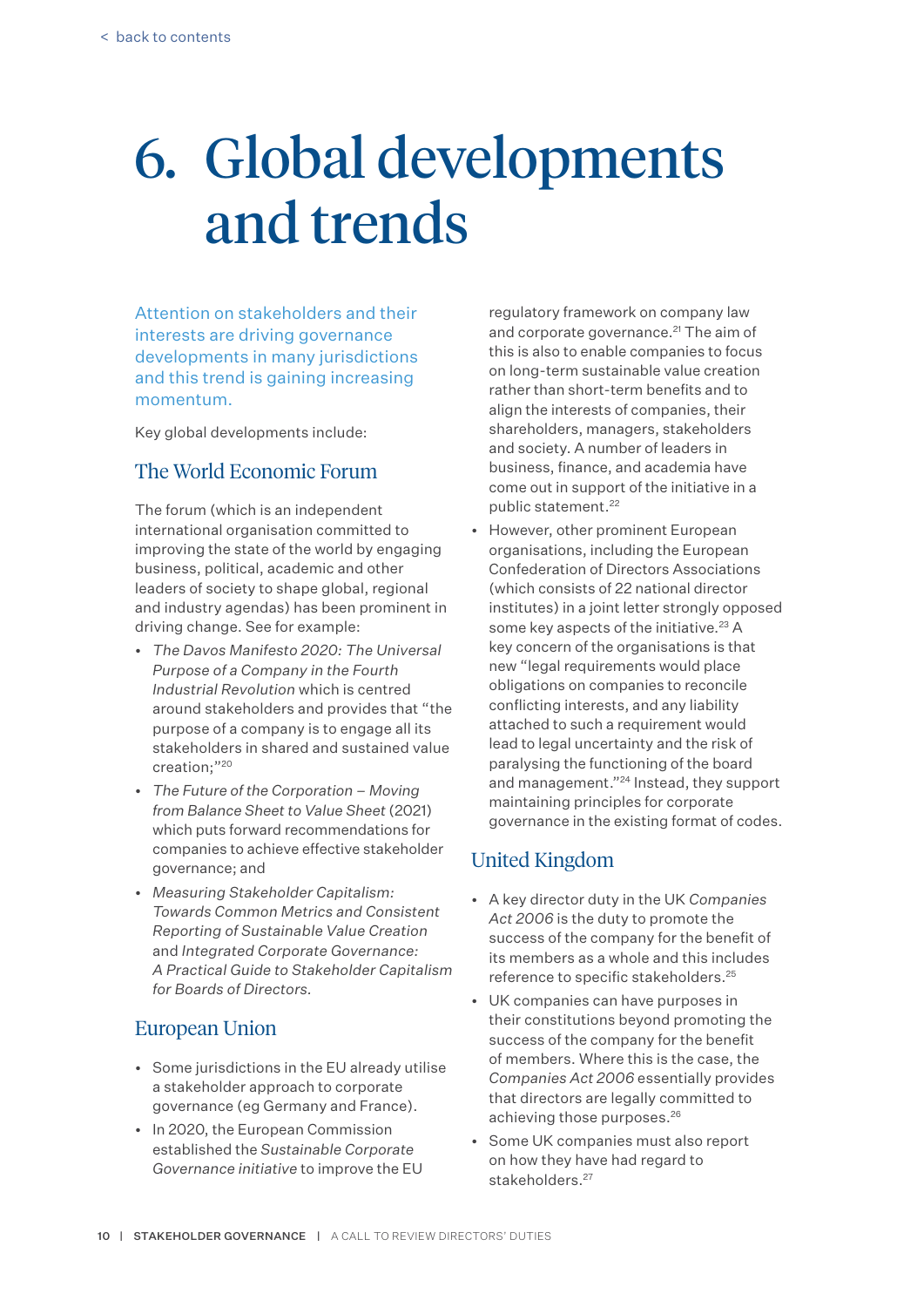- There is now a push for further reform. A key campaign is the *Better Business Act* that was launched by B Lab UK in April 2021 advocating for changes to the duty to promote the success of the company essentially adjusting the duty to reflect the "B Corporation" model where directors would advance the interests of shareholders alongside those of wider society and the environment (the legal entity remains a company). It is now supported by a coalition of over 650 organisations (including the Institute of Directors UK).
- • A similar proposal to amend the duty to promote the success of the company is put forward in *Amending UK Company Law for a Regenerative Economy* (2021) by the Regenerative Business Working Group (associated with the IoD UK Centre for Corporate Governance).

### United States

- • US law generally embraces shareholder primacy. In 2019 the US Business Roundtable, an association of CEOs of America's leading companies, received worldwide attention when it made a commitment to stakeholders in the *Statement on the Purpose of a Corporation* (moving away from strong shareholder primacy messaging in its 1997 *Statement on Corporate Governance*).
- • US Senator Elizabeth Warren has proposed a federal bill known as the "Accountable Capitalism Act" providing that large American corporations should be required to obtain a federal charter which obligates directors to consider the interests of all stakeholders.<sup>28</sup>
- There have also been a range of other public statements and publications advocating for change including from institutional investors, leading lawyers and academics.29

### South Africa

• South Africa utilises a "stakeholderinclusive" approach to corporate governance under a voluntary code. The *King IV Report on Corporate Governance* (2016), like its predecessors, provides

that boards should take into account the legitimate and reasonable needs, interests and expectations of all material stakeholders in the execution of their duties in the interests of organisations over time.30

• The first King Report, named after governance expert and former judge Mervyn King, was published in 1994. This was the first of its kind in South Africa and was ground breaking in advocating an integrated approach to good governance in the interests of stakeholders (having regard to the principles of good financial, social, ethical and environmental practice).

### Australia

- • Australian company directors' duties are set out in the *Corporations Act 2001* and there are similarities to the duties in New Zealand – for example directors have a duty to discharge their duties in good faith in the best interests of the corporation and a duty of care and skill.<sup>31</sup>
- • In April 2021, the Australian Institute of Company Directors published a paper on stakeholder governance entitled *Elevating Stakeholder Voices to the Board: A Guide to Effective Governance*. It has also announced that it has commissioned a legal opinion on directors' duties and stakeholders.<sup>32</sup>

### **OECD**

The OECD has also announced that it will be reviewing the *G20/OECD Principles of Corporate Governance* (last updated in 2015). These principles are critical to aiding policy makers around the world in evaluating and improving corporate governance.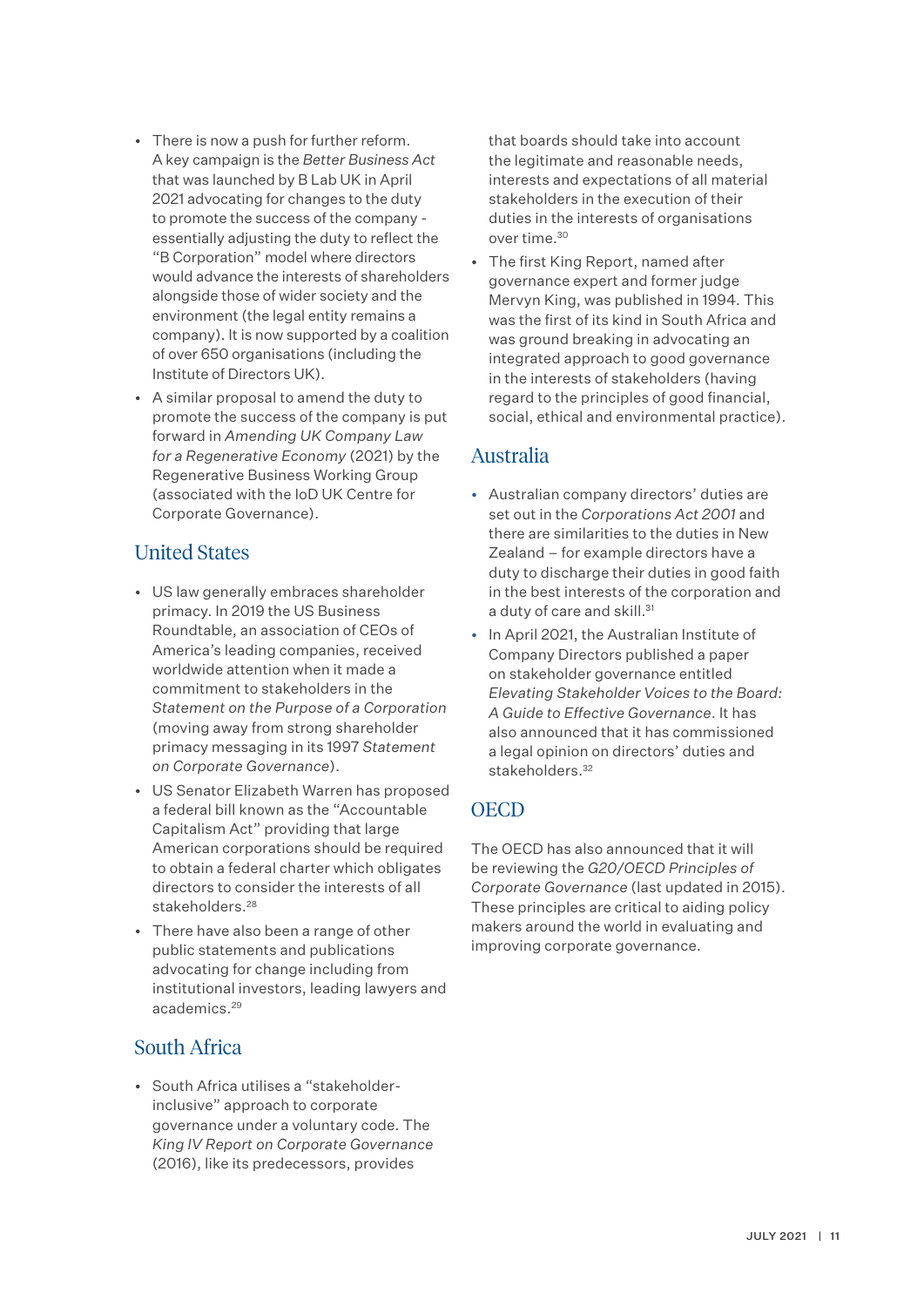### <span id="page-13-0"></span>7. Developments in New Zealand

#### There is also a greater focus in New Zealand on stakeholders.

Regulator expectations of boards have shifted and increased significantly in recent years. A prominent example in relation to stakeholders that attracted considerable attention was Rob Everett's (Financial Markets Authority's CEO) speech to the Capital Markets Forum in 2019 entitled *Thinking Beyond Shareholders*. He stated:33

"Back to what we expect of boards. As the title of this speech makes clear, I'm looking to provoke the discussion about boards serving a much broader set of stakeholders than just shareholders."

"Yes, directors owe their duties to those who entrust their hard-earned capital to the company. Of course. But it is employees too. Many jurisdictions broaden those duties to their local community, the environment and of course in many cases to their regulators (assuming they operate in a regulated space of course). Last and not least to customers. Those who pay for products or services. They have a right to be treated with respect, not to be lied to, misled or avoided when they aren't happy with how they have been treated."

"… whether it is customers or employees, the environment or the communities in which they operate, I believe companies need to ask themselves what their purpose is and what their values are. And if it is purely to make money at the expense of everyone else they should not be allowed to operate."

He concluded by saying "that regulators and the law should reflect the expectations and needs of society. And those goal posts are moving."34

Investors have also become much more engaged and vocal on stakeholder issues. It is not just large institutional investors; retail investors are stepping up their expectations – for instance, the New Zealand Shareholders' Association is developing relevant policies including on diversity and climate change.

An important turning point in the governance ecosystem was the fundamental overhaul of the *NZX Corporate Governance Code* in 2017. This included new content on stakeholders and ESG matters. The NZX has announced that the code will be reviewed in late 2021 and consultation is expected to include stakeholder/ESG practices among other topical governance matters. The FMA's handbook for directors, executives and advisors *Corporate Governance in New Zealand: Principles and Guidelines* (and its predecessors) includes coverage of the board's role in relation to stakeholders, as does the Institute of Directors' *Code of Practice for Directors*.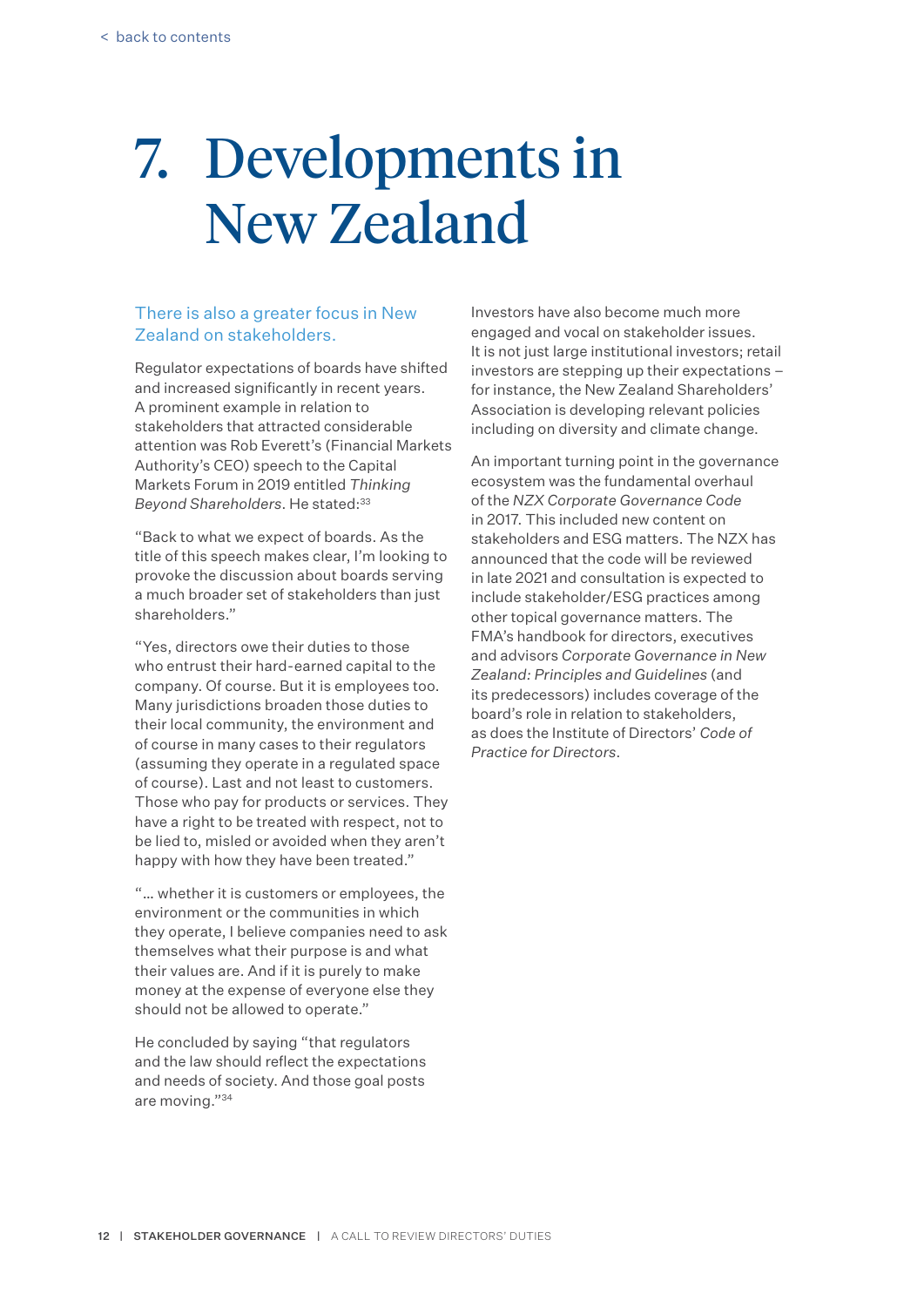Questions about New Zealand's model of corporate governance are also becoming more common, for example:

- • the Supreme Court in *Debut Homes* referred to the different models of corporate governance but found that it did not need to make a finding on which of the competing models of corporate governance was correct for the purposes of the case.<sup>35</sup>
- • the Aotearoa Circle's legal opinion on climate risk noted the emerging relevance of stakeholder theory and that "it is unclear whether and to what extent a New Zealand court could seek to interpret a director's duty to act in the best interests of the company as indirectly including a requirement to consider the interests of broader stakeholders. That is an issue for future discussion and beyond the scope of this legal opinion."36
- • leading academics have also been active in discussing these matters in the context of companies in New Zealand.37

In a chapter in *Waking the Taniwha, Māori Governance in the 21st Century*  (2021), Julie Cassidy considers shareholder primacy and stakeholder theory and suggests that tikanga sets an example and provides lessons for New Zealand non-Māori entities:<sup>38</sup>

"Māori corporate governance focuses on long-term goals and the emphasis in Tikanga on balancing economic, cultural and environmental factors provides an appropriate framework for the role of companies."

One way forward is signalled in the *Roadmap for Action Final Report* (2020) by the Aotearoa Circle's Sustainable Finance Forum which sets out how the financial system in New Zealand should be redesigned to meet sustainability challenges and opportunities now and in the future. Under the subheading "From shareholder to stakeholder capitalism," the report states:<sup>39</sup>

"We see a sustainable financial system as one where impacts (planet, people and profit) are afforded equal importance. When considering the coverage of our recommendations we believe this stakeholder perspective should drive threshold settings."

A key recommendation in the report is that environmental and social factors should be included within applicable fiduciary duty legislation – and this is expected to include directors' duties in the *Companies Act 1993*. 40

The report also refers to removing barriers to purpose-led businesses and investment models and supports recommendations in the paper *Structuring For Impact: Evolving Legal Structures for Business in New Zealand* by the Law Foundation and the Impact Initiative (a social enterprise sector development partnership between Ākina, the Department of Internal Affairs and the Community Enterprise Network Trust).41 The paper recommended that New Zealand develop a company model fit for social enterprise – referred to as an "impact company."42 This would involve amendments to the *Companies Act 1993* to incorporate opt-in provisions for a social enterprise model.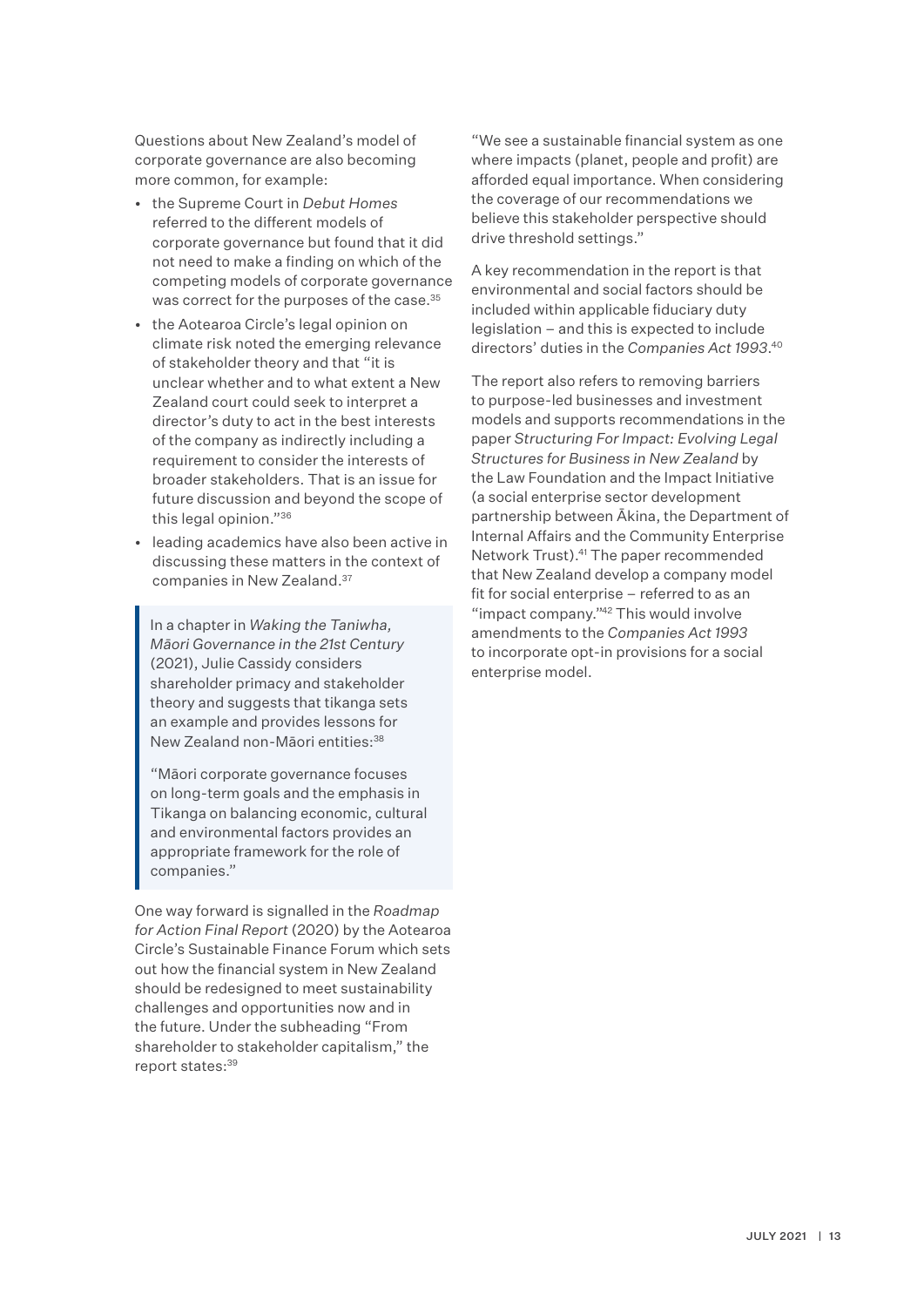## <span id="page-15-0"></span>8. The New Zealand legal position – a high level view

The *Companies Act 1993* governs the incorporation and organisation of New Zealand companies. Among other things, the Act provides a framework for defining the relationships between companies and their directors, shareholders and creditors.

The Act affirms the company as a means of achieving economic and social benefits through the aggregation of capital for productive purposes, the spreading of economic risk, and the taking of business risks.<sup>43</sup>

The Act encourages responsible management by providing directors with a wide range of powers while at the same time providing protection for shareholders and creditors against the abuse of such power. To provide for this, the *Companies Act 1993* sets out overriding directors' duties.

### Section 131

A director must act in good faith and in what the director believes to be the best interests of the company.<sup>44</sup> The duty "focuses directors on their fiduciary mandate of loyalty."45 It contains both an objective requirement of acting in good faith and a subjective measure of acting in what the director believes to be the best interests of the company.

Our view is that even if following a strict shareholder primacy theory, this would not prevent directors from considering stakeholders in their governance of the company. Acting in the "best interests" of the company is increasingly being understood to require active consideration of stakeholders, not least because they often have a material financial impact on the company, even if indirect.

### Section 137

A director must when exercising powers or performing duties as a director, exercise the care, diligence and skill that a reasonable director would exercise in the same circumstances, taking into account:

- the nature of the company;
- • the nature of the decision; and
- • the position of the director and the nature of his or her responsibilities undertaken.46

We do not consider that this duty prevents directors from considering a broader range of relevant factors beyond shareholders.

### Section 133

A director must exercise powers for a proper purpose.47 In simple terms, this duty may be said to come into play where a director exercises powers beyond what is necessary for the director's role and does so in accordance with an ulterior motive, ie has an "improper purpose."

Again, we do not consider that a director properly considering stakeholders when exercising their powers in a manner that does not prejudice the company or its shareholders or creditors would be at an increased risk of breaching this duty.

### Section 134

A director must not act, or agree to the company acting, in a manner that contravenes the *Companies Act* or the company's constitution.48

This duty is generally understood to apply to both positive acts and failure(s) by a director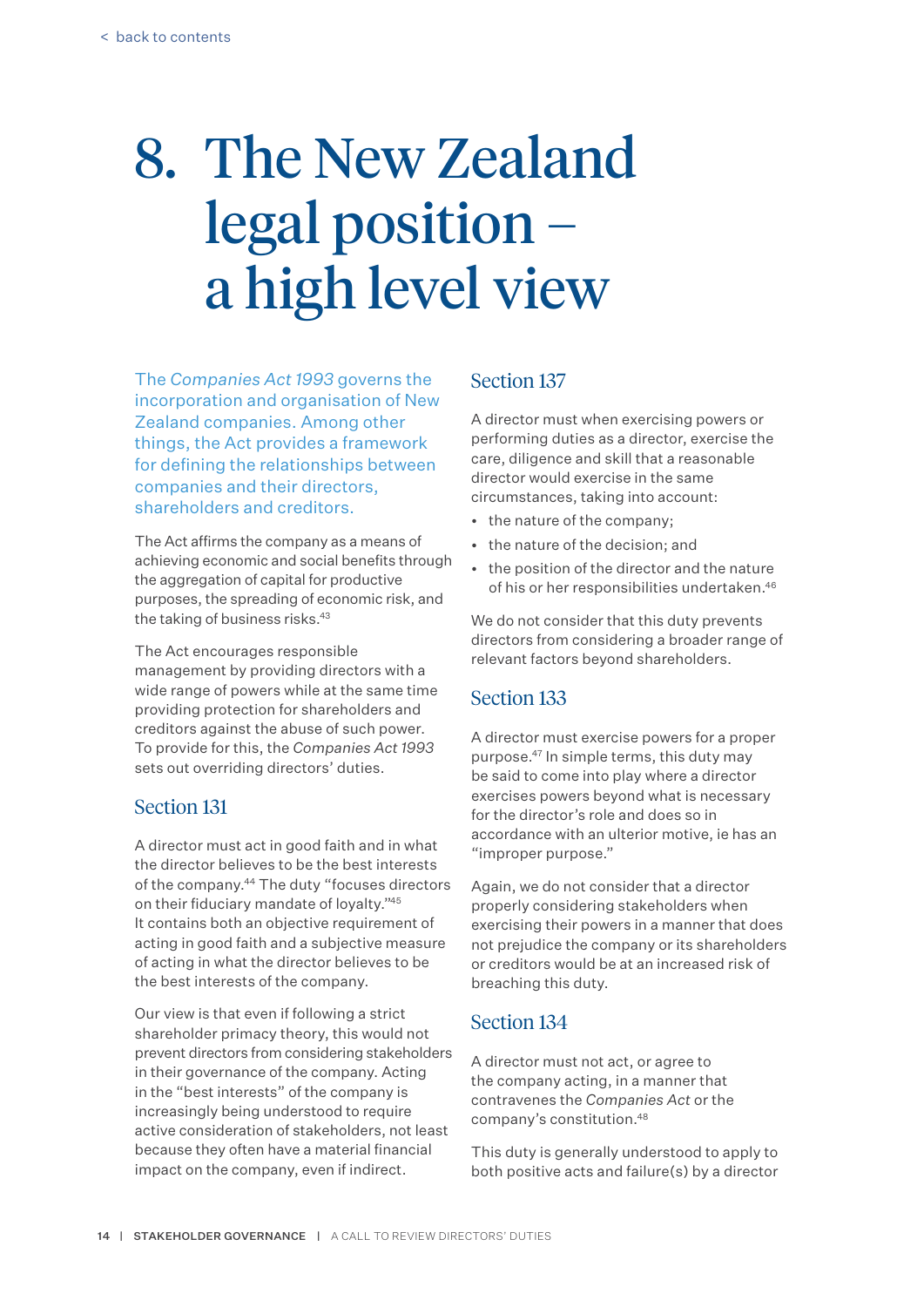to act where that would be in or result in a contravention of the *Companies Act* or constitution.49 Constitutions are binding between a company and its shareholders.

### Obligations to consider stakeholders

New Zealand law requires directors to consider the interests of the following stakeholders:

- • the paramount duty of directors is to act in the best interests of their company;
- • it is commonly accepted that directors must consider the interests of creditors in their decision-making once the company becomes insolvent or is near insolvency;<sup>50</sup>
- • directors are permitted to make provision for the benefit of employees and former employees of the company in connection with ceasing to carry on the whole or part of its business, and this permission is noted as a qualification of the directors' duty to act in the best interests of the company;<sup>51</sup> and
- • directors must consider shareholders in a takeover scenario (they have an obligation to make a recommendation to shareholders as to whether they accept or reject a takeover offer).52

There is also a myriad of other legislative provisions in New Zealand which requires directors to consider and provide for the interests of other stakeholders, such as the *Health and Safety at Work Act 2015*, the *Resource Management Act 1991* and the *Anti-Money Laundering and Countering Financing of Terrorism Act 2009*, which often do not directly align with shareholders' financial interests.

### Adopting a stakeholder clause

New Zealand law permits (and sometimes even mandates) directors to consider a broad range of constituencies, and not just shareholders, when acting in the best interests of the company. However, there is still room for shareholders to argue that the duty should be aligned with "shareholders' return/profitability" as that was the original mandate given by investors contributing capital into the business.

Following that line of thought, and in absence of explicit wording in the law or in the company's constitution, some shareholders may argue (possibly successfully) that shareholders' supremacy should be the guiding principle for directors.

This discussion may become critical in connection with directors' potential liability when a company is distressed, and there is a risk of creditors not being paid in full due to prior judgment calls of directors to prefer non-financial stakeholders. An amendment to the Companies Act along the lines of the UK Companies Act would be useful in these circumstances.

In the absence of legislative reform clarifying expressly what is the right interpretation of the directors' duties contemplated in the *Companies Act 1993*, a provision in the company's constitution<sup>53</sup> permitting the board to consider stakeholders in its decision-making (a stakeholder clause) is an extra layer of protection. Inclusion of such a clause may assist directors because under section 134 they are obliged to act in a manner that does not contravene the company's constitution, provided of course it is not inconsistent with the *Companies Act*.

In our view, including a stakeholder clause in a company's constitution, particularly in listed or widely-held companies, could be helpful to assist directors to navigate their duties and decision-making. By seeking the approval of shareholders to constitutional change, the company ensures that the shareholders have endorsed the matters that directors must consider in determining what is in the best interests of the company. This also provides directors with some comfort and confidence in exercising their duties.

If obligations to consider stakeholder interests are enshrined in constitutions, directors will be obliged to comply with them, failing which they will be at risk of breaching a duty. It is less clear, however, who would be entitled to sue for breach and what remedy might be sought.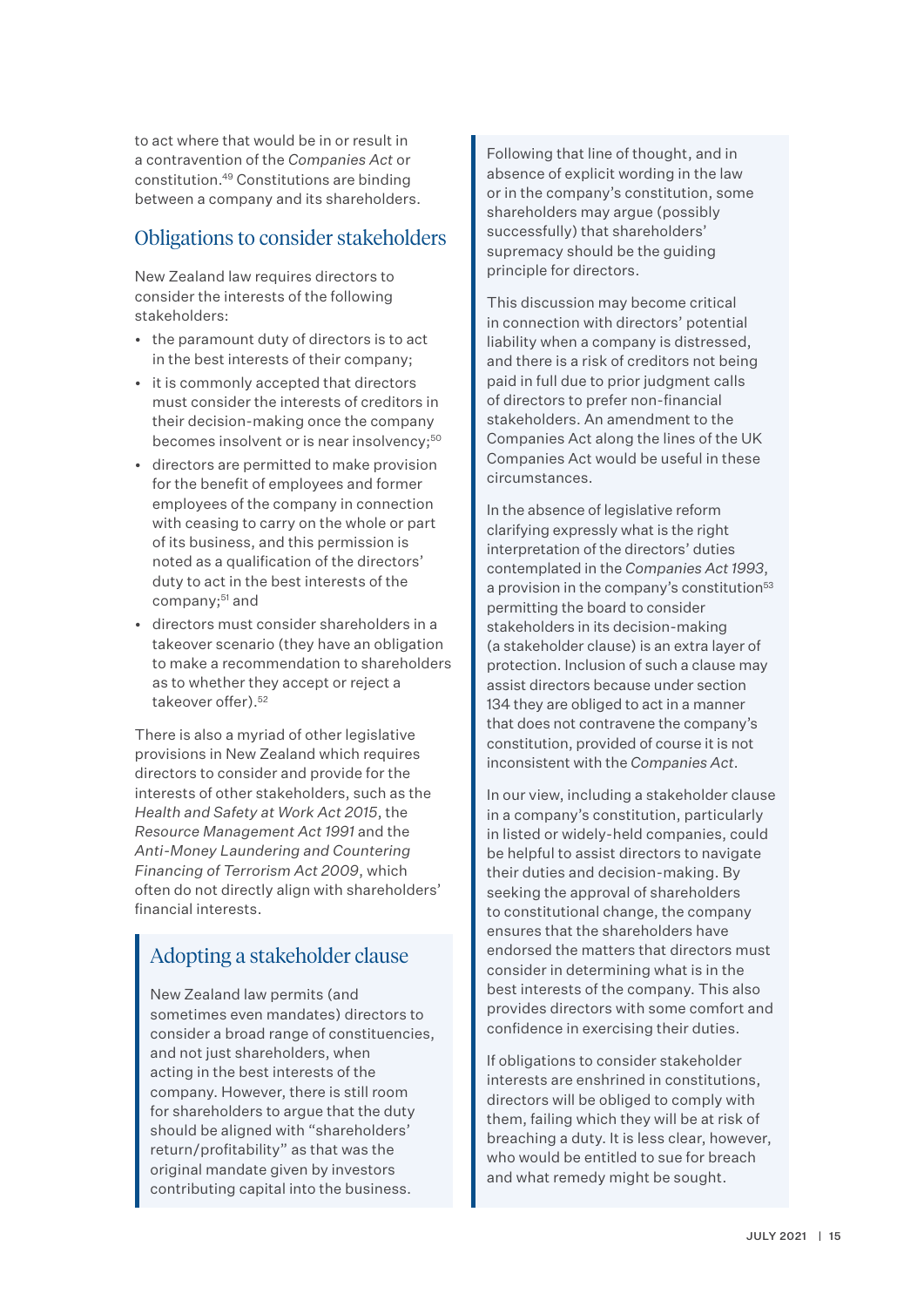### <span id="page-17-0"></span>9. Engaging with stakeholders

The *2020 Director Sentiment Survey* found that most directors (87%) agree that stakeholder interests are very important to their business.<sup>54</sup>

Boards have a key role in fostering constructive relationships with (and between) shareholders and stakeholders, encouraging them to engage with the organisation.<sup>55</sup> This may include, among other things, publishing clear policies which communicate the goals, strategies and performance of the organisation, publishing up to date information regularly, encouraging shareholders to engage in annual and special meetings and, importantly, also helping shareholders to understand that it can be in their interests to take account of stakeholder interests. While shareholders have contributed capital to the enterprise, the success of a business is often due to multiple factors, in which different stakeholders (and not just capital) have a pivotal role to play.

All boards should identify their key stakeholders and seek to understand their needs, wants and aspirations and how the organisation can address or resolve these interests. As we outlined in our paper, *Always on Duty: The Future Board* conducting such an exercise can be advantageous including for the following reasons:<sup>56</sup>

- • identifying the needs, wants and aspirations of stakeholders (both existing and latent) can lead to the development of new markets and new business opportunities, as well as a more accurate understanding of existing operations;
- it can provide a competitive advantage over those not attuned to stakeholder needs;
- • ensuring business operations and policies align with broad community support can enhance corporate reputation, strengthen an organisation's brand, build defensive barriers against competitors and a greater responsiveness to new opportunities;
- • being seen as a responsible company can attract and retain more skilled and motivated employees, leading to higher staff morale, increased productivity, lower staff turnover and a continual reinforcement of a company's market reputation; and
- • a company which closely monitors social or community concerns can develop a much more responsive and accurate risk management capacity (and strategy).

The New Zealand Productivity Commission in its paper *New Zealand Boards and Frontier Firms (2020)* noted:<sup>57</sup>

"Larger companies have a greater range of stakeholders, whose views need to be factored into decision-making. Boards of bigger companies need to be more stakeholderaware (compared to early-stage firms which might be more shareholder aware). There are also growing expectations on companies to be thinking more broadly than shareholder returns – such as environmental and social/ community concerns. However, shareholders should not get lost in this process – they should be 'first among equals' in terms of stakeholder priority."

There are various frameworks that boards can use to improve stakeholder engagement and governance. For example the IoD UK Centre for Corporate Governance's *From Intention to Action – Board Effectiveness in Stakeholder Governance Working Group* (2021). This sets out observations from interviewees about the following areas (including challenges and potential improvement strategies):

- formal responsibility for company purpose;
- board stakeholder expertise;
- board agenda setting:
- board level stakeholder insights;
- • oversight of stakeholder-related issues and deliverables; and
- reporting.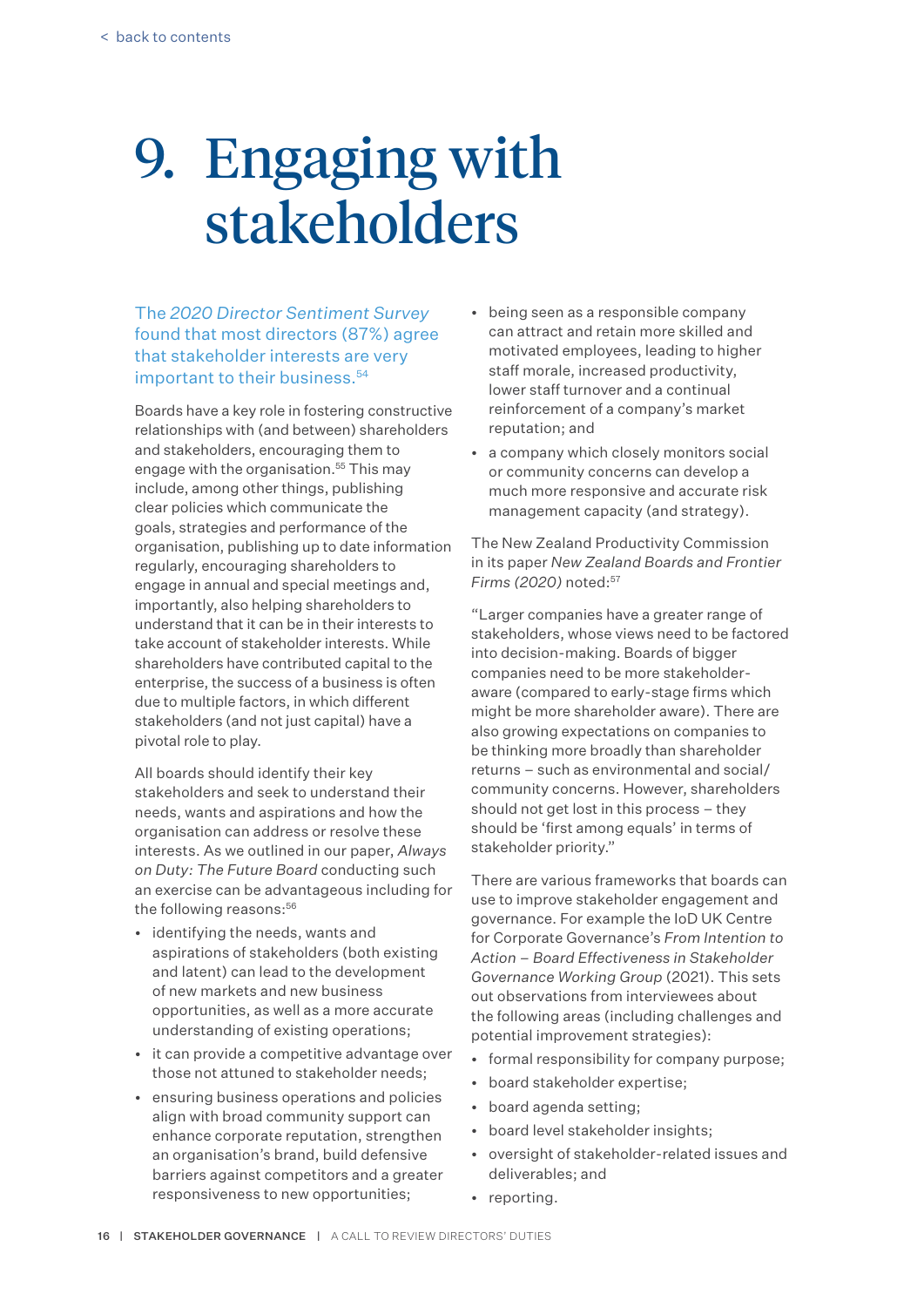### <span id="page-18-0"></span>10. Time to review directors' duties

Stakeholder governance is now one of the biggest topics in global governance. A number of trends and developments in relation to directors' duties and stakeholders are highlighted in this paper – and it is reasonable to expect that this will be a topic of ongoing interest in the future.

In recent times the world of business has radically transformed and governance has had to keep in step – and try to stay ahead.

Much more is expected of directors now – greater responsibilities, professionalism, commitment, leadership, accountability and continuous learning. All eyes are now on the board and expectations are high for how they guide their organisations towards sustainable success for shareholders, employees, customers, and communities.

It is critical that directors have clarity in relation to which stakeholders they can/ should legitimately have regard to, to what extent, and whether they can/should give priority to others over the stated preferences of shareholders.58

This is becoming more urgent, for example as demonstrated by the Sustainable Finance Forum's recommendation in its *Roadmap for Action Final Report* that environmental and social interests be included in fiduciary duties.

Earlier this year the Court of Appeal also highlighted the need for a review of the directors' duties in relation to insolvent trading to ensure that there is a coherent and practically workable regime.<sup>59</sup> Other stakeholders at the time endorsed this call including the Institute of Directors.<sup>60</sup>

There are other issues relevant to directors' duties such as those raised in our paper

*Should I Stay or Should I Go: Directors, Leave of Absence and Liability* that also need to be considered.

Directors have a critical leadership role in contributing to the wealth and wellbeing of New Zealand. They need to be enabled to succeed. A key part of this is to ensure that they have clarity and certainty around their core duties.

It has been almost 30 years since the introduction of the *Companies Act 1993*. To stay relevant and at the forefront of governance globally, it is now a timely opportunity for the Government to review the framework for directors' duties in the Act.

*New Zealand and the business community need to debate and discuss this now. We welcome your feedback to glc@iod.org.nz and we will be engaging with IoD members and the director community over coming months.*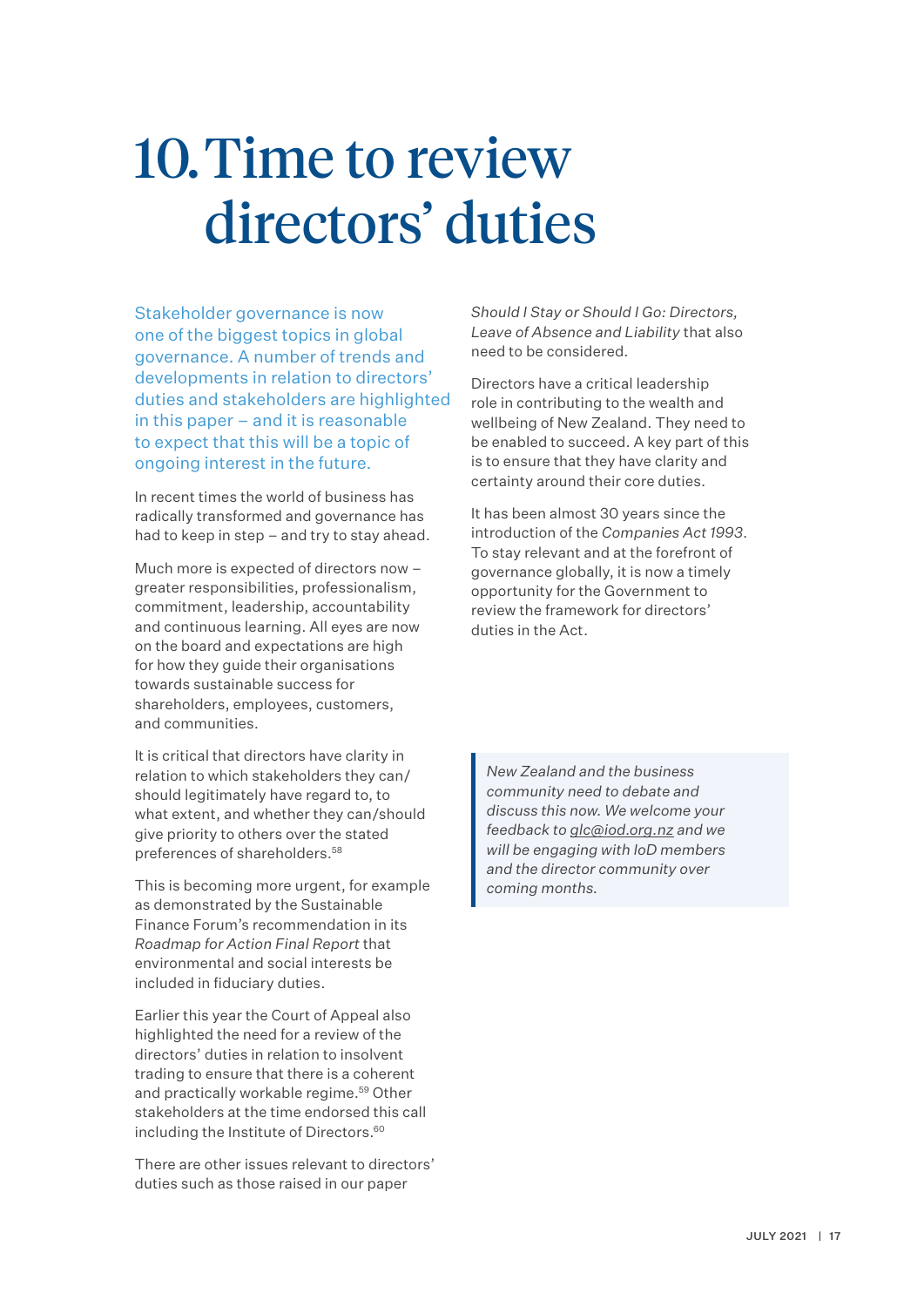### <span id="page-19-0"></span>**Endnotes**

- 1 Companies Act 1993 (NZ), section 131.
- 2 Sustainable Business Council New Zealand, *Social Licence to Operate Paper*, 2013, page 2.
- 3 See, for example, *The Deloitte Global Millennial Survey* 2020.
- 4 See, for example, *Edelman Trust Barometer 2021 Special Report: Trust, the New Brand Equity*.
- 5 Edelman, *Edelman Trust Barometer 2020*, page 26.
- 6 Edelman, *Edelman Trust Barometer 2021*, page 36
- 7 BlackRock, *Larry Fink's 2021 Letter to CEOs*, 2021.
- 8 Ibid.
- 9 For the purposes of this paper we have not made a distinction between "shareholder primacy" and "shareholder capitalism" and use these terms interchangeably to mean the same thing.
- 10 Milton Friedman, *The Social Responsibility Of Business Is to Increase Its Profits* in the New York Times, 1970.
- 11 University of Cambridge Institute for Sustainability Leadership, *Leading with a Sustainable Purpose: Leaders' Insights for the Development, Alignment and Integration of a Sustainable Corporate Purpose*, 2020, page 7.
- 12 Enacting Purpose Initiative, *Enacting Purpose in the Modern Corporation: A Framework for Boards of Directors*, 2020, page 6.
- 13 B Lab Australia and New Zealand, *Governing for Purpose and Stakeholders in Aotearoa New Zealand*, 2021.
- 14 B Corporations, *Better Business: B Corp's Growth Improving the Future of Business for NZ press statement*, 2021.
- 15 Aotearoa Circle website (www. theaotearoacircle.nz, accessed July 2021).
- 16 MinterEllisonRuddWatts, *Sustainable finance – a means to incentivise good outcomes*, 2021.
- 17 New Zealand Productivity Commission, *He Manukura: Insights from Māori Frontier Firms*, 2021, page 4.
- 18 Ibid.
- 19 Ibid, page 5.
- 20 World Economic Forum, *Davos Manifesto, Universal Purpose of a Company in the Fourth Industrial Revolution*, 2020.
- 21 European Commission, *Sustainable Corporate Governance initiative.*
- 22 Andrew Johnston et al, *Statement on Corporate Governance for Sustainability*, 2020.
- 23 Better Finance et al, *Joint Letter Regarding the European Commission Initiative on Sustainable Corporate Governance*, 2021.
- 24 Ibid.
- 25 Companies Act 2006 (UK), section 172.
- 26 Companies Act 2006 (UK), section 172(2).
- 27 Companies Act 2006 (UK), section 414CZA.
- 28 Accountable Capitalism Act (introduced in 2018).
- 29 See, for example, Leo Strine, *Restoration: The Role Stakeholder Governance Must Play in Recreating a Fair and Sustainable American Economy - A Reply to Professor Rock*, 2020.
- 30 Institute of Directors in South Africa, *King IV Report on Corporate Governance*, 2016.
- 31 Corporations Act 2001 (Australia), sections 180 and 181.
- 32 Australian Institute of Company Directors, *Company Director,* March 2021, page 16.
- 33 Rob Everett, *Thinking Beyond Shareholders*, 2019.
- 34 Ibid.
- 35 *Madsen-Ries v Cooper* [2020] NZSC 100 (Debut Homes), paragraphs 28-31.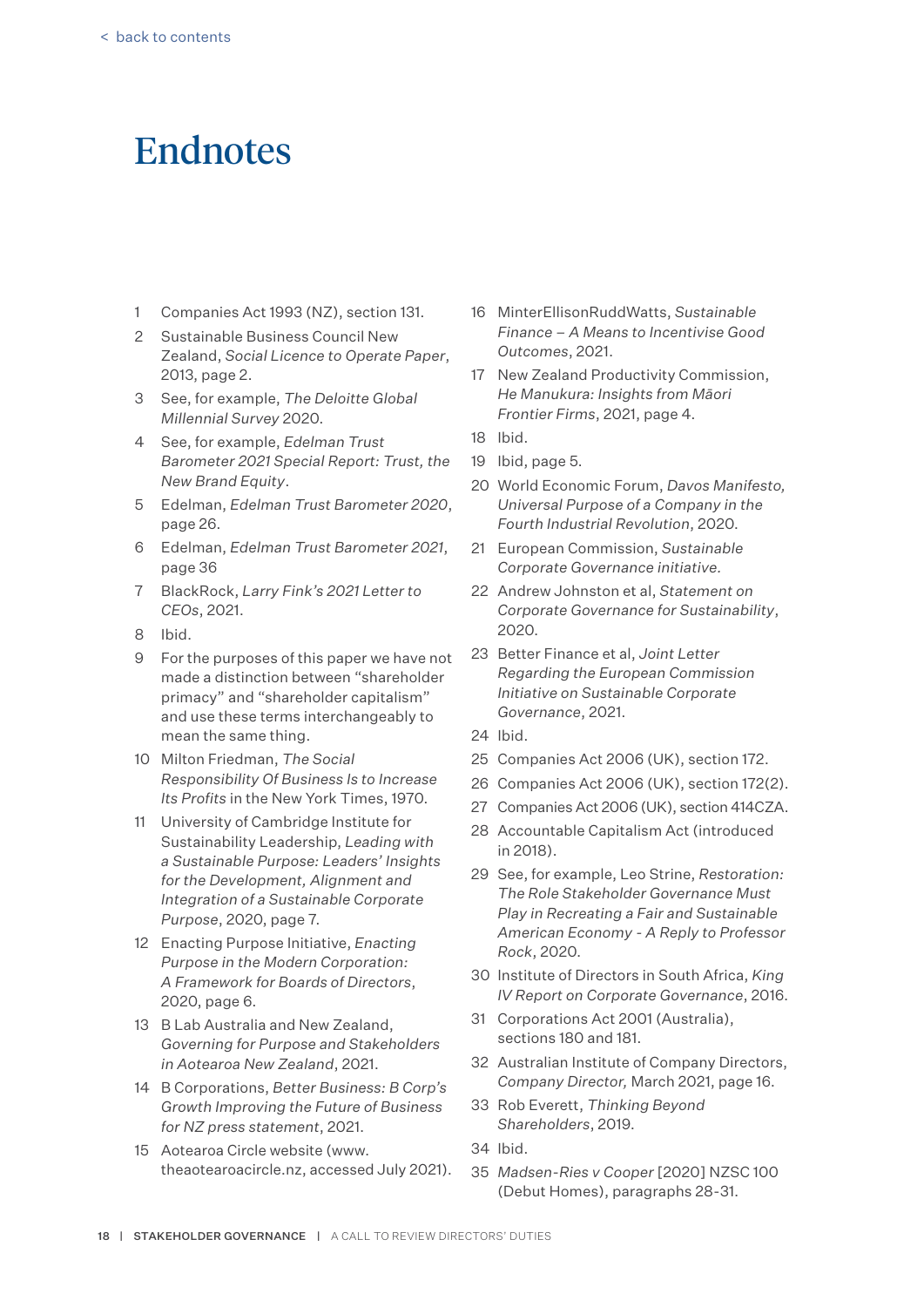- 36 Aotearoa Circle/Sustainable Finance Forum, *Legal Opinion*, 2019, page 20.
- 37 See, for example, Peter Watts "*To whom should directors owe legal duties in exercising their discretion? — a response to Mr Rob Everett*" [2019] CSLB 49 and Susan Watson "*What More can a Poor Board Do? Entity Primacy in the 21st Century*" (2017) 23 NZBLQ 142.
- 38 Julie Cassidy, "*Frankenstein Incorporated" v social citizen – Learning from Māori Tikanga in framing New Zealand Corporate Governance Principles*  at page 207 in Waking the Taniwha: Maori Governance in the 21st Century, Robert Joseph and Richard Benton (eds), Thomson Reuters 2021.
- 39 Sustainable Finance Forum, *Roadmap for Action Final Report*, 2020, page 8.
- 40 Ibid, pages 10, 24 and 26.
- 41 Ibid, page 26.
- 42 The Law Foundation and the Impact Initiative, *Structuring For Impact: Evolving Legal Structures for Business in New Zealand*, 2019.
- 43 Companies Act 1993.
- 44 Companies Act 1993, section 131.
- 45 Susan Watson and Lynne Taylor (eds), *Corporate Law in New Zealand* (online ed, Thomson Reuters) at [16.18.3.1].
- 46 Companies Act 1993, section 137.
- 47 Companies Act 1993, section 133.
- 48 Companies Act 1993, section 134.
- 49 Silvana Schenone and Igor Drinkovic, *Duties and Responsibilities of Directors and Company Secretaries* (5th Ed, Wolters Kluwer, May 2016) at [613].
- 50 Companies Act 1993, sections 135 and 136.
- 51 Companies Act, section 132.
- 52 Takeovers Code Approval Order 2000.
- 53 If a company also has a shareholders' agreement (in particular one to which the company is party) it would be prudent to record in that document the agreement of the shareholders to the company being bound by the Stakeholder Clause, both for consistency with the constitution and to avoid shareholder disagreements on the issue.
- 54 Institute of Directors and ASB, *Director Sentiment Survey 2020*, 2020, page 15.
- 55 Financial Markets Authority, *Corporate Governance in New Zealand: Principles and Guidelines*, 2018, page 26.
- 56 Institute of Directors and MinterEllisonRuddWatts, *Always on Duty: The Future Board*, 2019, page 18.
- 57 New Zealand Productivity Commission, *New Zealand Boards and Frontier Firms*, 2020, page 18.
- 58 *Thinking Beyond Shareholders: Time to Define the "Best Interests of the Company"* Lloyd Kavanagh, published on LinkedIn (7 April, 2019).
- 59 *Yan v Mainzeal Property and Construction Limited (in liquidation)* [2021] NZCA 99, paragraphs 12 and 297.
- 60 See, for example, Radio New Zealand, *Covid-19: Business failure numbers still below pre-pandemic levels*, 2021.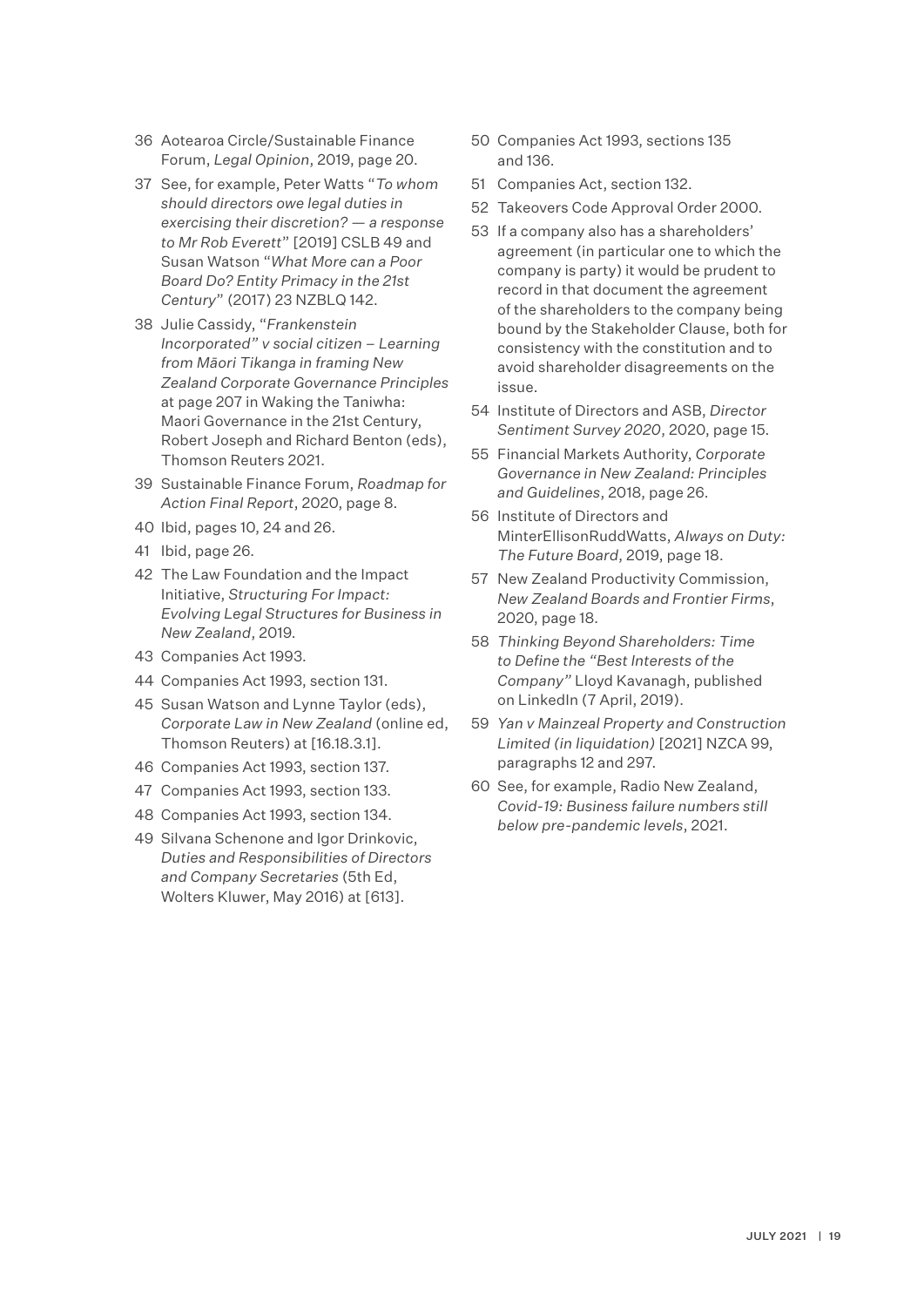### <span id="page-21-0"></span>Key resources

### Institute of Directors and MinterEllisonRuddWatts

- • A*lways on Duty: The Future Board*, Institute of Directors and MinterEllisonRuddWatts, 2019.
- • *Code of Practice for Directors*, Institute of Directors.
- • *Director Sentiment Survey 2020,* Institute of Directors and ASB, 2020.
- • *Should I Stay or Should I Go: Directors, Leave of Absence and Liability,* Institute of Directors and MinterEllisonRuddWatts, 2020.
- • *Sustainable Finance A Means to Incentivise Good Outcomes*, MinterEllisonRuddWatts, 2021.

### Legislation

- *• Anti-Money Laundering and Countering Financing of Terrorism Act 2009.*
- *• Companies Act 1993 (NZ).*
- *• Companies Act 2006 (UK).*
- *• Health and Safety at Work Act 2015.*
- *• Resource Management Act 1991.*

#### Other sources

- • *Amending UK Company Law for a Regenerative Economy*, Regenerative Business Working Group (IoD UK Centre for Corporate Governance), 2021.
- • *Better Business: B Corp's Growth Improving the Future of Business for NZ*  press statement, B Corporations, 2021.
- • C*orporate Governance in New Zealand: Principles and Guidelines*, Financial Markets Authority, 2018.
- • *Corporate Law in New Zealand*, Susan Watson and Lynne Taylor (eds) (online ed, Thomson Reuters).
- • *Duties and Responsibilities of Directors and*

*Company Secretaries*, Silvana Schenone and Igor Drinkovic, (5th Ed, Wolters Kluwer, 2016).

- • *Edelman Trust Barometer*, Edelman, 2020 and 2021.
- • *Elevating Stakeholder Voices to the Board: A Guide to Effective Governance*, Australian Institute of Company Directors, 2021.
- • *Enacting Purpose within the Modern Corporation: A Framework for Boards of Directors,* Enacting Purpose Initiative, 2020.
- • *From Intention to Action Board Effectiveness in Stakeholder Governance Working Group,* Stakeholder Governance Working Group (the IoD UK Centre for Corporate Governance), 2021.
- • *G20/OECD Principles of Corporate Governance,* OECD, 2015.
- • *Governing for Purpose and Stakeholders in Aotearoa New Zealand*, B Lab Australia and New Zealand, 2021.
- • *He Manukura: Insights from Māori Frontier Firms*, New Zealand Productivity Commission, 2021.
- • *Integrated Corporate Governance: A Practical Guide to Stakeholder Capitalism for Boards of Directors*, World Economic Forum, 2020.
- • *Joint Letter regarding the European Commission initiative on Sustainable Corporate Governance*, Better Finance et al, 2021.
- • *King IV Report on Corporate Governance*, Institute of Directors in South Africa, 2016.
- • *Larry Fink's Letter to CEOs,* BlackRock, 2018-2021.
- • *Leading with a sustainable Purpose: Leaders' Insights for the Development, Alignment and Integration of a Sustainable Corporate Purpose,* University of Cambridge Institute for Sustainability Leadership, 2020.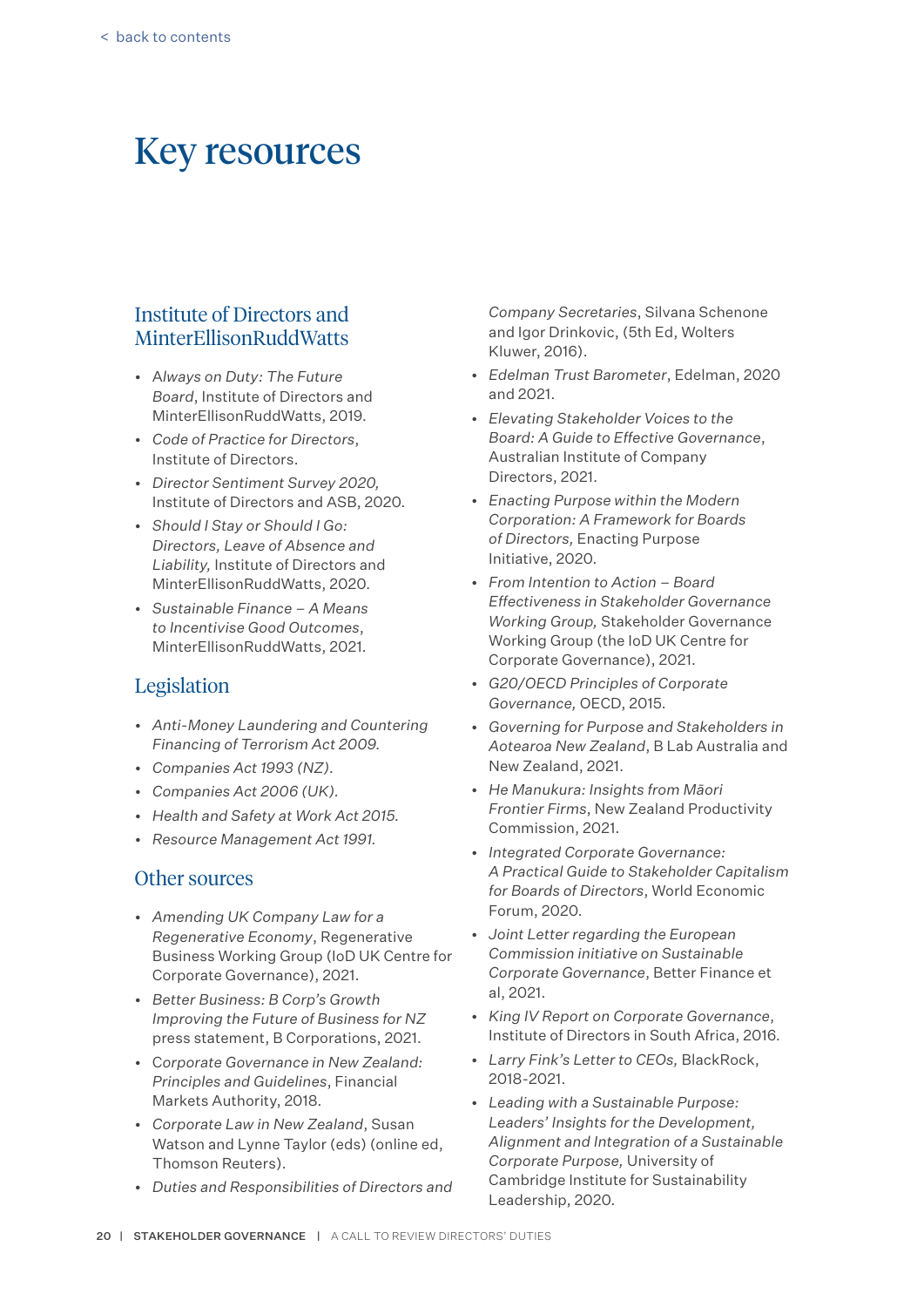- • *Legal Opinion*, Aotearoa Circle/Sustainable Finance Forum, 2019.
- • *Measuring Stakeholder Capitalism: Towards Common Metrics and Consistent Reporting of Sustainable Value Creation,*  World Economic Forum. 2020.
- • *New Zealand Boards and Frontier Firms*, New Zealand Productivity Commission, 2020.
- • *NZX Corporate Governance Code*, NZX, 2020.
- • *Principles of a Purposeful Business*, British Academy, 2019.
- • *Restoration: The Role Stakeholder Governance Must Play in Recreating a Fair and Sustainable American Economy - A Reply to Professor Rock*, Leo Strine, 2020.
- • *Roadmap for Action Final Report*, Aotearoa Circle/Sustainable Finance Forum, 2020.
- • *Social Licence to Operate Paper,* Sustainable Business Council New Zealand, 2013.
- • *Statement of Intent to Work Together Towards Comprehensive Corporate Reporting*, CDP, CDSB, GRI, IIRC and SASB, 2020.
- • *Statement on Corporate Governance for Sustainability,* Andrew Johnston et al, 2020.
- • *Statement on the Purpose of a Corporation*, US Business Roundtable, 2019.
- • *Structuring For Impact: Evolving Legal Structures for Business in New Zealand*, Law Foundation and the Impact Initiative, 2019.
- • *Sustainable Corporate Governance initiative*, European Commission, 2020-21.
- • *Sustainable Shareholder Value: A Period of Enlightenment for New Zealand?* Richard Annandale, 16 Waikato L Rev 14, 2008.
- • *The Future of the Corporation Moving from Balance Sheet to Value Sheet*, World Economic Forum, 2021.
- • *The Social Responsibility Of Business Is to Increase Its Profits* in the New York Times, Milton Friedman, 1970.
- • *Thinking Beyond Shareholders*, Rob Everett, 2019.
- • *Thinking Beyond Shareholders: Time to Define the "Best Interests of the Company"*, Lloyd Kavanagh, published on LinkedIn (7 April, 2019).
- • *To Whom Should Directors Owe Legal Duties in Exercising Their Discretion? — A Response to Mr Rob Everett*, Peter Watts CSLB 49, 2019.
- • *Universal Purpose of a Company in the Fourth Industrial Revolution*, Davos Manifesto, 2020.
- • *"Frankenstein Incorporated" v Social Citizen – Learning from Māori Tikanga in Framing New Zealand Corporate Governance Principles* in Waking the Taniwha: Maori Governance in the 21st Century, Robert Joseph an Richard Benton (eds), 2021.
- • "*What More can a Poor Board Do? Entity Primacy in the 21st Century"*, Susan Watson, 23 NZBLQ 142, 2017.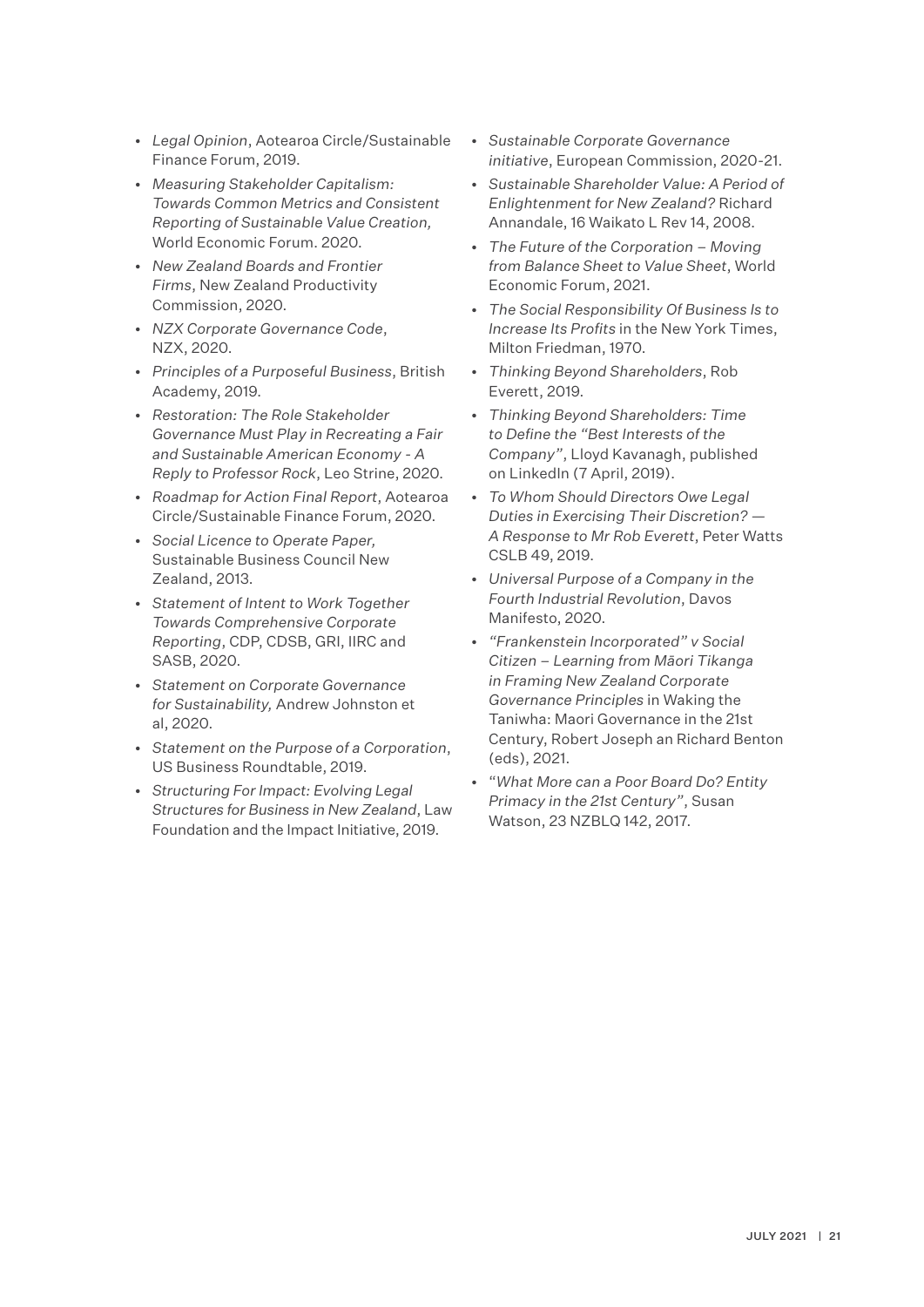### MinterEllison **RuddWatts**

MinterEllisonRuddWatts is a top tier New Zealand law firm known for providing clients with technically excellent legal solutions and innovative commercial advice. We are trusted advisors and work alongside our clients to ensure success. Our offices in Auckland and Wellington are able to access an international network through the MinterEllison Legal Group, a leading firm in the Asia-Pacific region.



The IoD is New Zealand's leading organisation for directors and at the heart of the governance community. We believe in the power of governance to create a strong, fair and sustainable future for New Zealand. Our role is to drive excellence and high standards in governance. We support and equip nearly 10,000 members and the broader governance community who lead a range of organisations from listed companies, large private organisations, state and public sector entities, small and medium enterprises, not-for-profit organisations and charities.

#### Key contacts

Silvana Schenone Partner and Head of Corporate MinterEllisonRuddWatts

+64 21 312 402

*silvana.schenone@minterellison.co.nz*

#### Selwyn Eathorne Manager, Governance Leadership Centre Institute of Directors

+64 4 499 0076

*selwyn.eathorne@iod.org.nz*

#### Acknowledgements

We would like to thank MinterEllisonRuddWatts Senior Solicitor Jasmin Matthews and partners Andrew Horne and Lloyd Kavanagh for their contribution to this publication.